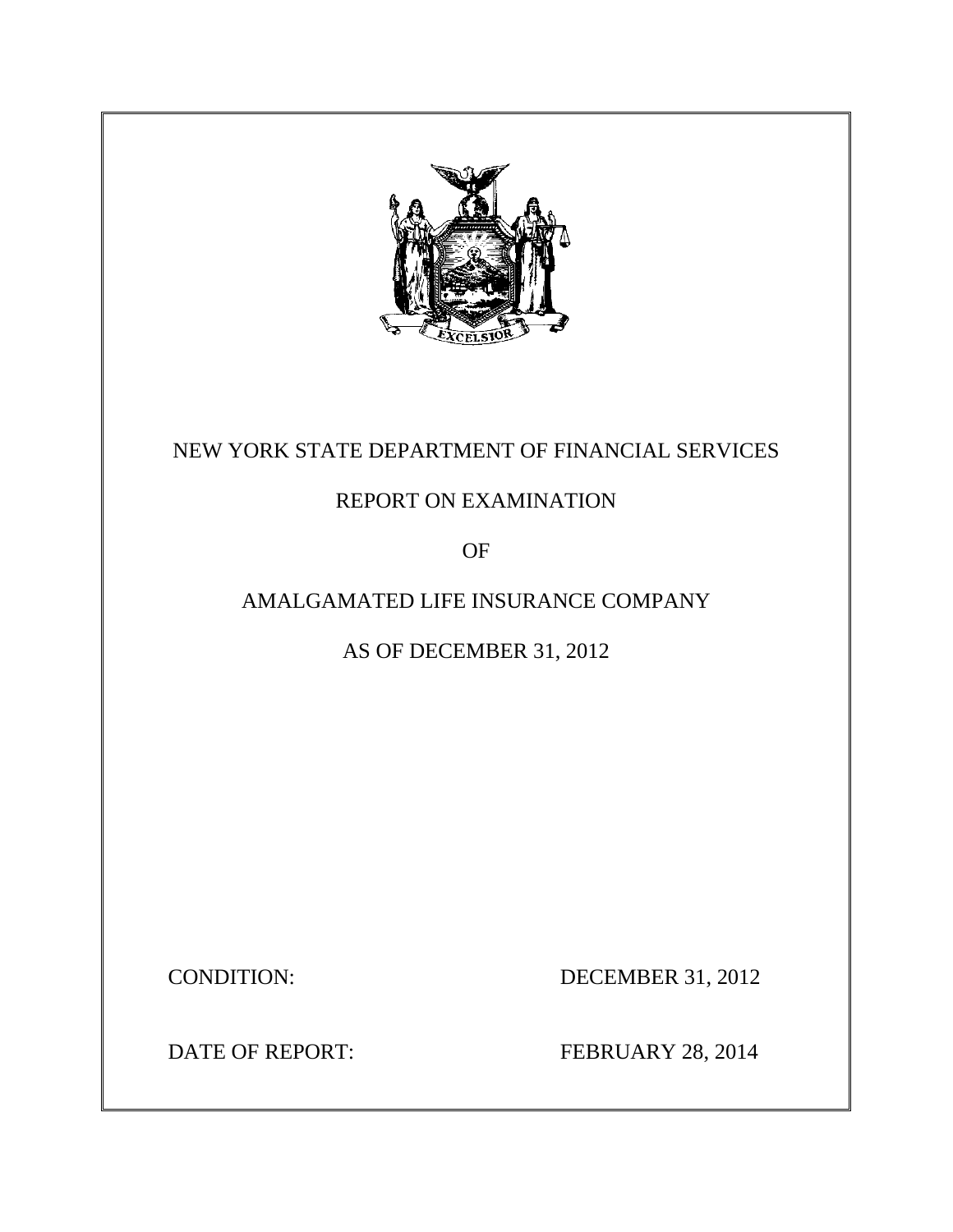### NEW YORK STATE DEPARTMENT OF FINANCIAL SERVICES

#### REPORT ON EXAMINATION

OF

### AMALGAMATED LIFE INSURANCE COMPANY

### AS OF

#### DECEMBER 31, 2012

DATE OF REPORT:

**EXAMINER:** 

FEBRUARY 28, 2014

EDMUND TAGOE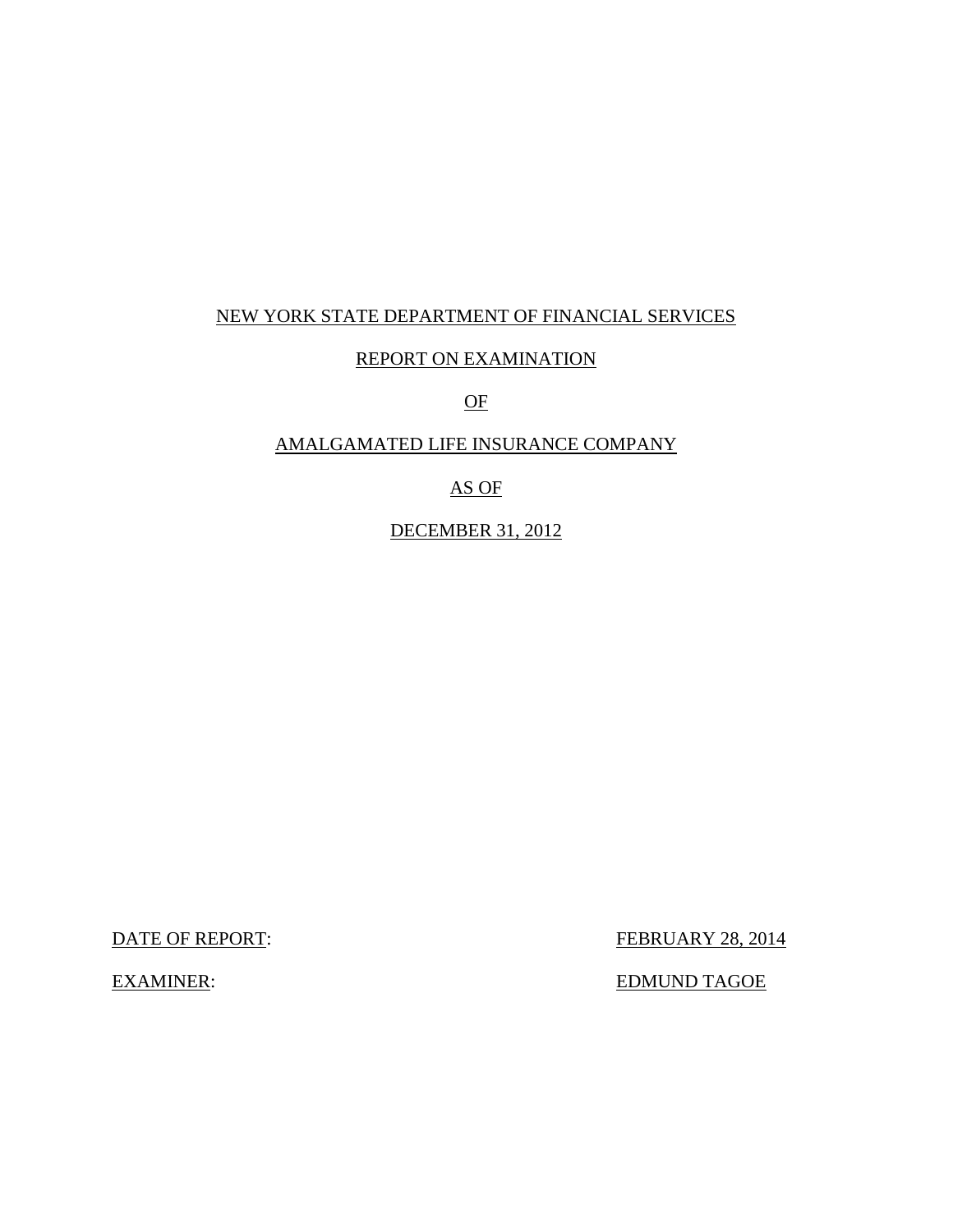### TABLE OF CONTENTS

| <b>ITEM</b> |                                      | PAGE NO.       |
|-------------|--------------------------------------|----------------|
| 1.          | Executive summary                    | $\overline{2}$ |
| 2.          | Scope of examination                 | 3              |
| 3.          | Description of Company               | 5              |
|             | A. History                           | 5              |
|             | B. Holding company                   | 6              |
|             | C. Organizational chart              | 6              |
|             | D. Service agreements                | 7              |
|             | E. Management                        | 8              |
|             | F. Enterprise Risk Management        | 11             |
| 4.          | Territory and plan of operations     | 13             |
|             | A. Statutory and special deposits    | 13             |
|             | <b>B.</b> Direct operations          | 14             |
|             | C. Reinsurance                       | 14             |
| 5.          | Significant operating results        | 15             |
| 6.          | <b>Financial statements</b>          | 18             |
|             | A. Independent accountants           | 18             |
|             | B. Net admitted assets               | 19             |
|             | C. Liabilities, capital and surplus  | 20             |
|             | D. Condensed summary of operations   | 21             |
|             | E. Capital and surplus account       | 22             |
| 7           | Market conduct activities            | 23             |
|             | A. Advertising and sales activities  | 23             |
|             | B. Underwriting and policy forms     | 23             |
|             | C. Treatment of policyholders        | 24             |
| 8.          | Record retention plan                | 26             |
| 9.          | Prior report summary and conclusions | 27             |
| 10.         | Summary and conclusions              | 29             |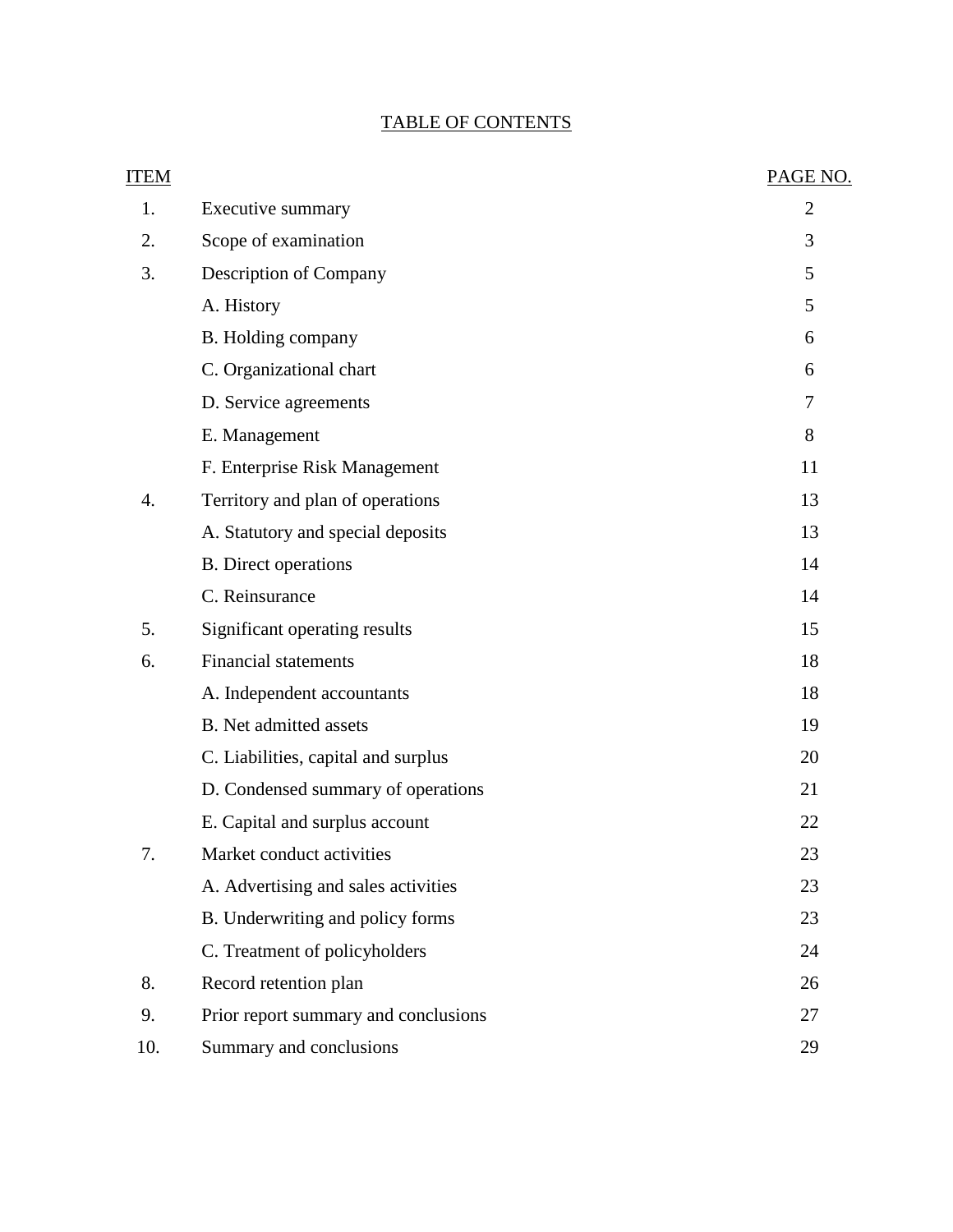

# NEW YORK STATE **DEPARTMENT**<br> **DEPARTMENT**<sub>of</sub><br>
FINANCIAL SERVICES

Andrew M. Cuomo

Benjamin M. Lawsky Governor Superintendent and Superintendent and Superintendent and Superintendent and Superintendent and Superintendent and Superintendent and Superintendent and Superintendent and Superintendent and Superintendent and Supe

May 7, 2014

Honorable Benjamin M. Lawsky Superintendent of Financial Services New York, New York 10004

Sir:

 Amalgamated Life Insurance Company, hereinafter referred to as "the Company," or "ALICO" In accordance with instructions contained in Appointment No. 30966, dated April 4, 2013, and annexed hereto, an examination has been made into the condition and affairs of at its home office located at 333 Westchester Avenue, White Plains, New York 10604.

Wherever "Department" appears in this report, it refers to the New York State Department of Financial Services.

The report indicating the results of this examination is respectfully submitted.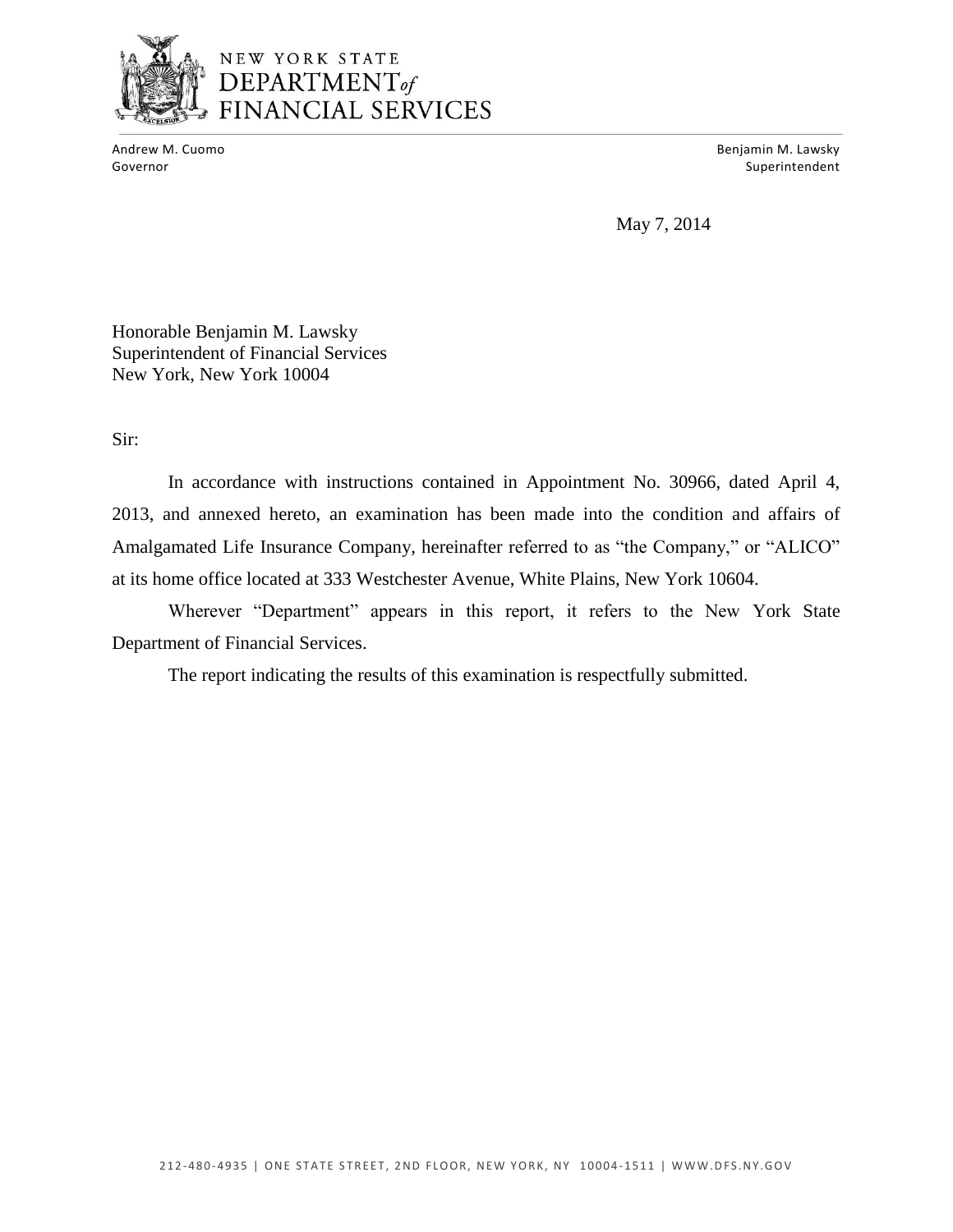#### 1. EXECUTIVE SUMMARY

<span id="page-4-0"></span>The material violations and recommendations contained in this report are summarized below:

- The Company violated Section 1202(b) of the New York Insurance Law by failing to establish one or more independent committees to recommend the selection of independent certified public accountants, or evaluate the performance of officers deemed by the committee to be principal officers of the company, and recommend to the board of directors the compensation of such principal officers. (See item 3E of this report)
- The examiner recommends that the Company update its ERM Policy to ensure that it adheres to the functional objectives contained in Department Circular Letter No. 14 (2011). (See item 3F of this report)
- The Company violated Section 3211(g) of the New York Insurance Law by failing to provide an annual notification to policyholders, whose policies contained a cash surrender value, advising them that the policy contained a cash surrender value and that further information, including the amount thereof, was available from the insurer upon written request from the policyowner. (See item 7C of this report)
- The Company violated Section 3230(d) of the New York Insurance Law when it failed to provide policy owners with the required disclosure information within 5 days of receipt of an application to accelerate benefits. (See item 7C of this report)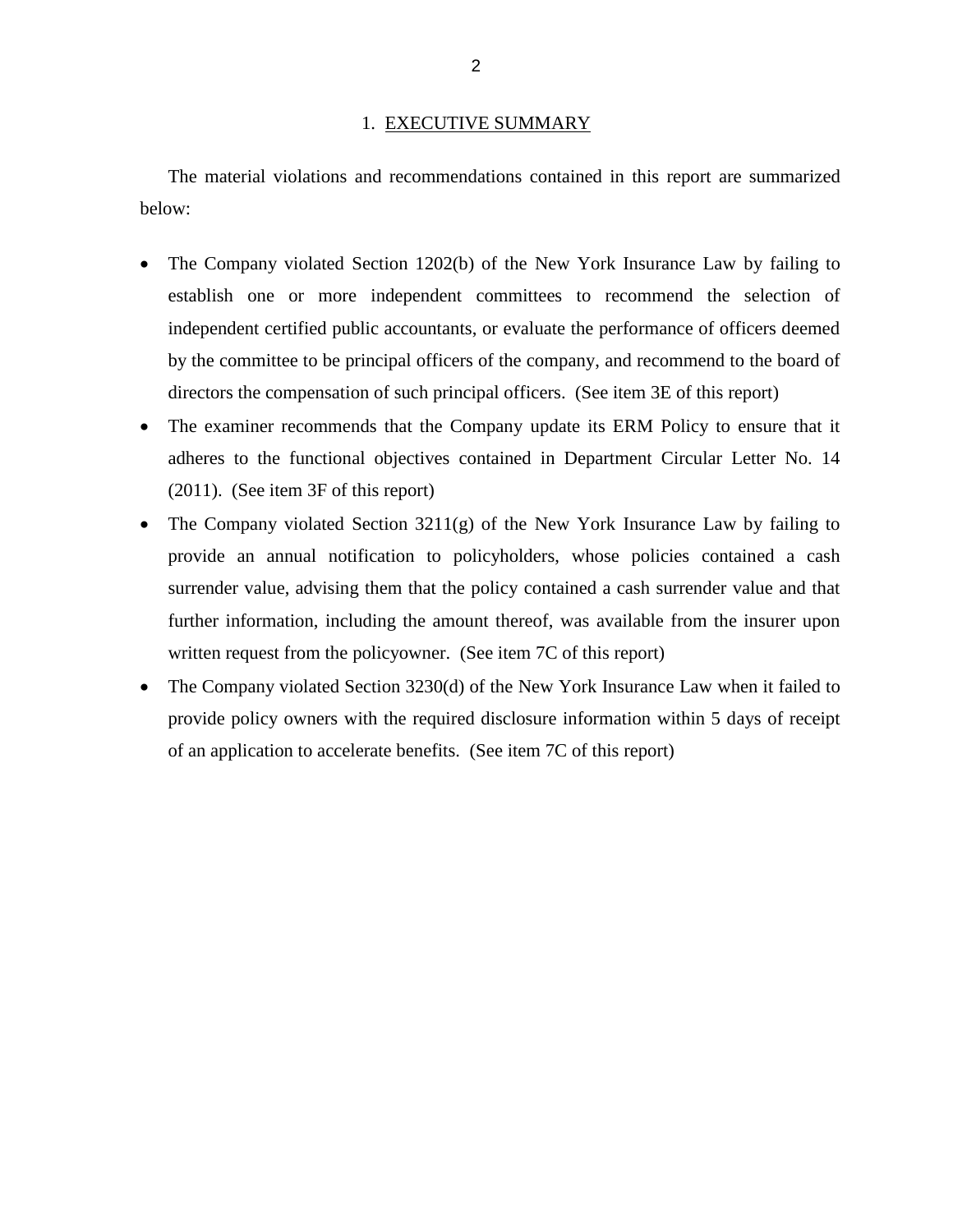#### 2. SCOPE OF EXAMINATION

<span id="page-5-0"></span> *Financial Condition Examiners Handbook, 2013 Edition* (the "Handbook")*.* The examination covers the four-year period from January 1, 2009 through December 31, 2012. The examination was conducted observing the guidelines and procedures in the Handbook and, where deemed The examination of the Company was a full scope examination as defined in the *NAIC*  appropriate by the examiner, transactions occurring subsequent to December 31, 2012, but prior to the date of this report (i.e., the completion date of the examination) were also reviewed.

 In the course of the examination, a review was also made of the manner in which the Company conducts its business and fulfills its contractual obligations to policyholders and claimants. The results of this review are contained in item 7 of this report.

 of the Handbook published by the National Association of Insurance Commissioners ("NAIC"). examiner's assessment of risk in the insurer's operations and utilizing that evaluation in formulating the nature and extent of the examination. The examiner planned and performed the examination to evaluate the current financial condition as well as identify prospective risks that may threaten the future solvency of the insurer. The examiner identified key processes, assessed to mitigate those risks. The examination also included assessing the principles used and significant estimates made by management, evaluating the overall financial statement Department guidelines, Statutory Accounting Principles as adopted by the Department and The examination was conducted on a risk focused basis in accordance with the provisions The Handbook guidance provides for the establishment of an examination plan based on the the risks within those processes and evaluated the internal control systems and procedures used presentation, and determining management's compliance with New York statutes and annual statement instructions.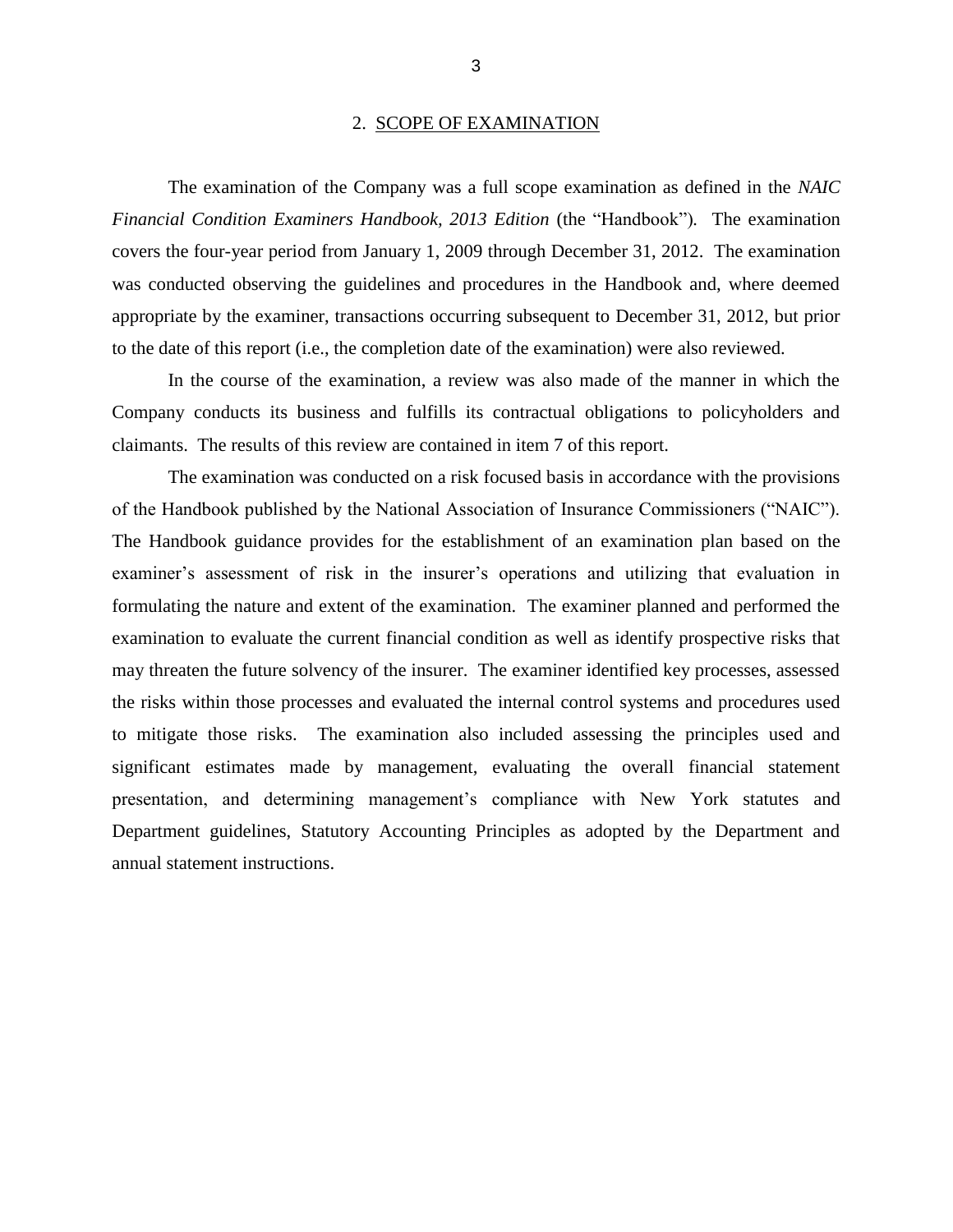environment were utilized to develop the examination approach. The Company's risks and management activities were evaluated incorporating the NAIC's nine branded risk categories. These categories are as follows: Information about the Company's organizational structure, business approach and control

- Pricing/Underwriting
- Reserving
- Operational
- Strategic
- Credit
- Market
- Liquidity
- Legal
- Reputational

 The Company was audited annually, for the years 2009 through 2012, by the accounting firm of BDO USA, LLP ("BDO"). The Company received an unqualified opinion in all years. Certain audit workpapers of the accounting firm were reviewed and relied upon in conjunction with this examination. The Company's internal audit function is outsourced to Accume Partners, an independent third party that specializes in internal audit and risk management. Where applicable internal audit workpapers and reports were reviewed and portions were relied upon.

 violations and recommendations contained in the prior report on examination. The results of the examiner's review are contained in item 9 of this report. The examiner reviewed the corrective actions taken by the Company with respect to the

 matters which involve departure from laws, regulations or rules, or which require explanation or This report on examination is confined to financial statements and comments on those description.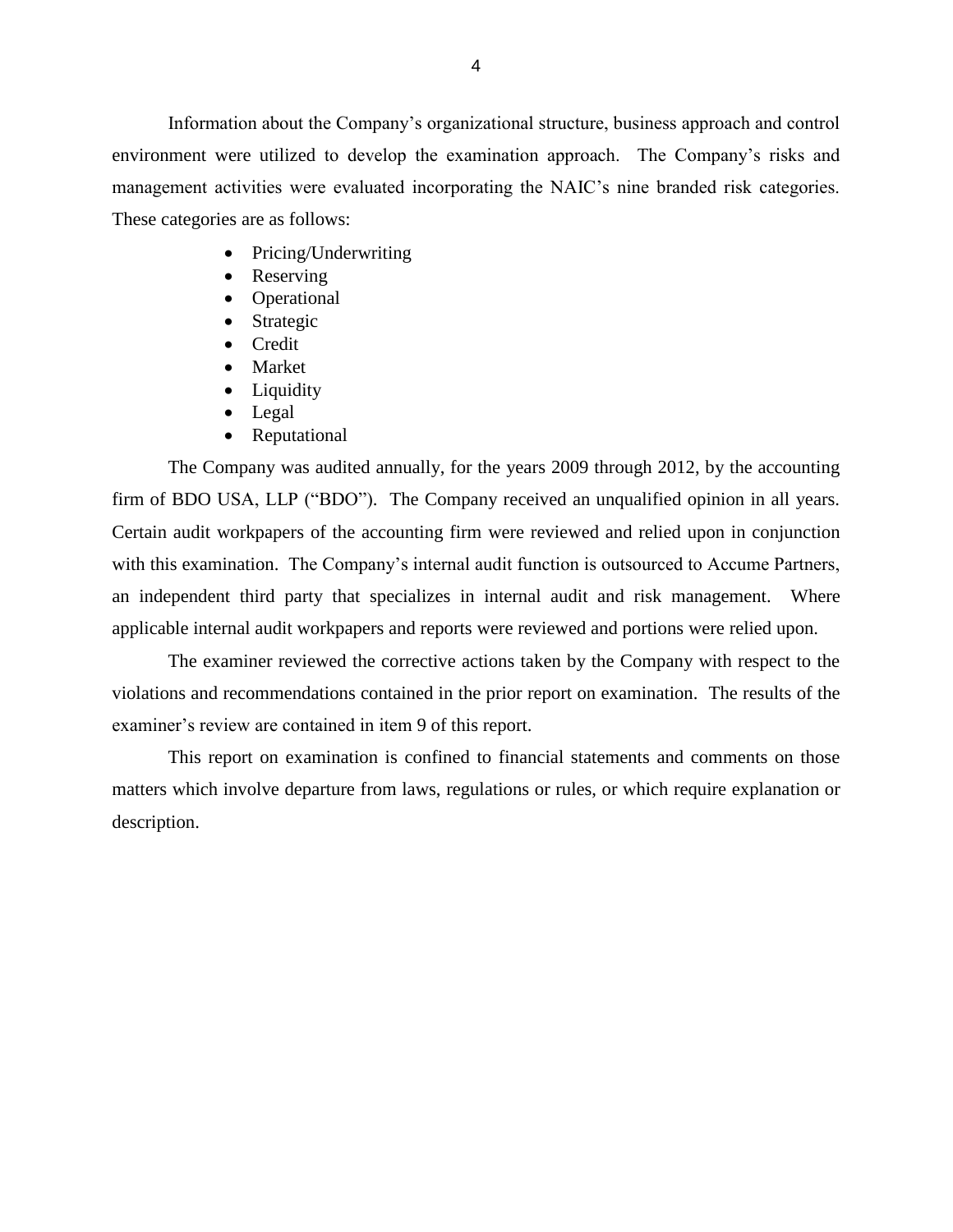#### 3. DESCRIPTION OF COMPANY

#### <span id="page-7-0"></span>A. History

 The Company was incorporated as a stock life insurance company under the laws of New York on September 29, 1943, was licensed on January 10, 1944, and commenced business on February 1, 1944. Initial resources of \$450,000, consisting of common capital stock of \$300,000 and paid in and contributed surplus of \$150,000, were provided through the sale of 3,000 shares of common stock (with a par value of \$100) for \$150 per share.

 The Company was organized by the Amalgamated Insurance Fund ("the Fund"), a ("UNITE") (formerly known as Amalgamated Clothing Workers of America) and employers in the clothing industry. The Company was formed as a non-profit insurer to provide life and accident and health insurance for participants in the Fund and six other related funds ("the Patron Funds") on a non-profit basis. Prior to 1992, operations were restricted to selling insurance products to the seven Patron Funds, which are all multiple-employer Taft-Hartley plans sponsored by UNITE. Taft-Hartley plans afford a vehicle by which private sector unionized employees can get health, retirement and other benefits. In January 1992, the Department approved the Company's amended charter authorizing it to sell life, health and disability welfare fund established by the Union of Needletrades, Industrial and Textile Employees insurance outside of its traditional non-profit market.

 On March 26, 2001, the Department granted approval to transfer ownership of the Company's parent, ALICO Services Corporation ("ASC"), from the Fund to the Amalgamated Cotton Garment & Allied Industries Pension Fund ("the Cotton Fund"). This reorganization did not change the direct ownership of the Company, which remained a wholly-owned subsidiary of ASC.

 Workers Union National Retirement Fund, both of which were multiple-employer Taft-Hartley In November 2003, the Cotton Fund merged with the International Ladies Garment retirement plans, to form the UNITE National Retirement Fund ("UNITE Retirement").

On September 24, 2010, the name of Unite Retirement was changed to the National Retirement Fund.

 As a result of the aforementioned mergers of the various funds, changes in the capital and surplus of the Company since incorporation resulted in capital and paid in and contributed surplus of \$2,500,000 and \$3,650,000, respectively, as of December 31, 2008. In December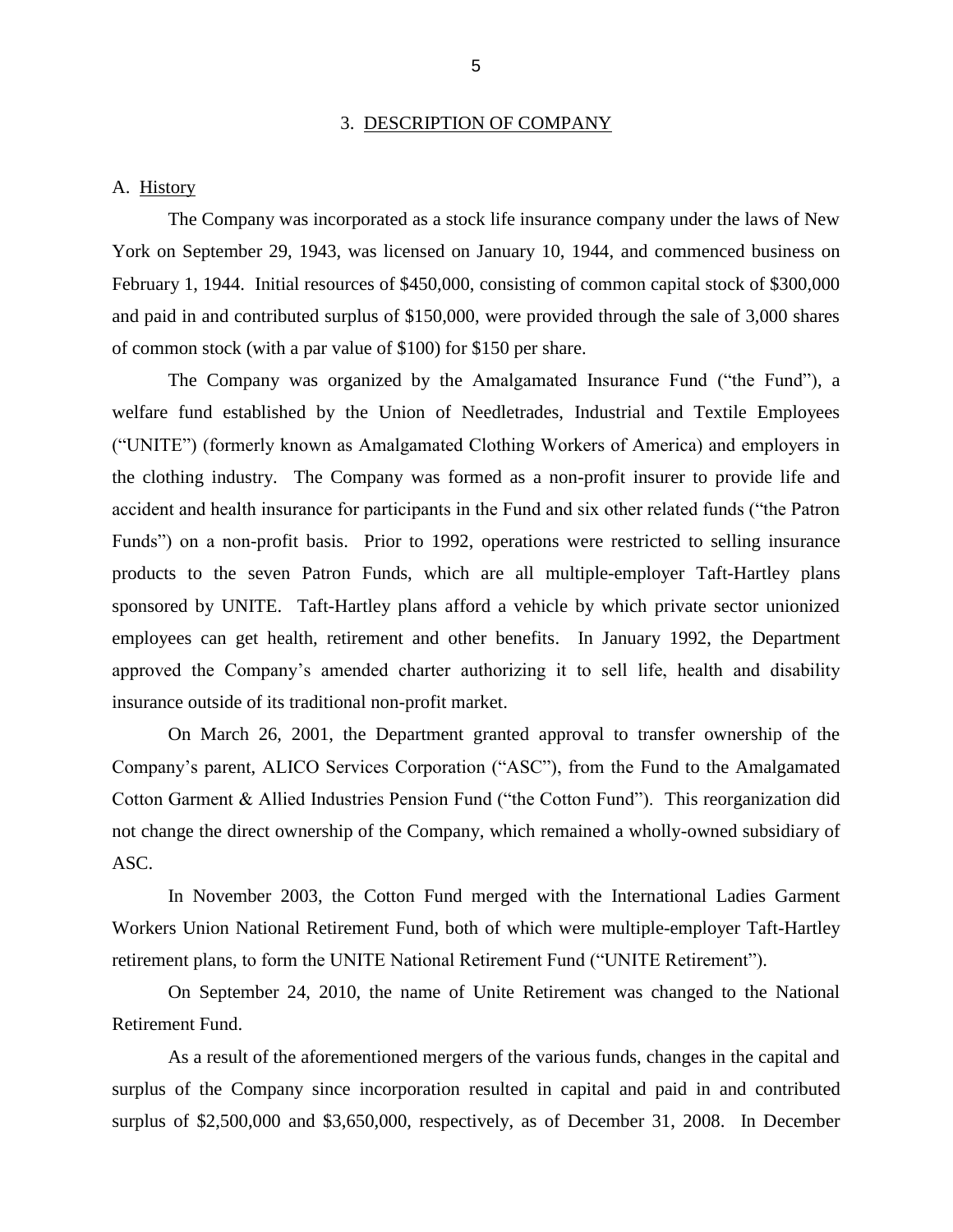<span id="page-8-0"></span> 2009, a capital contribution in the amount of \$3,900,000 was made to the Company by ASC. This contribution resulted in the Company having \$2,500,000 of common capital stock and \$7,550,000 of gross paid in and contributed surplus as of December 31, 2012.

#### B. Holding Company

 As of December 31, 2012, the Company was a wholly owned subsidiary of ASC, whose common stock is 100% owned by the National Retirement Fund.<br>C. <u>Organizational Chart</u>

 An organization chart reflecting the relationship between the Company and significant entities in its holding company system as of December 31, 2012, follows:

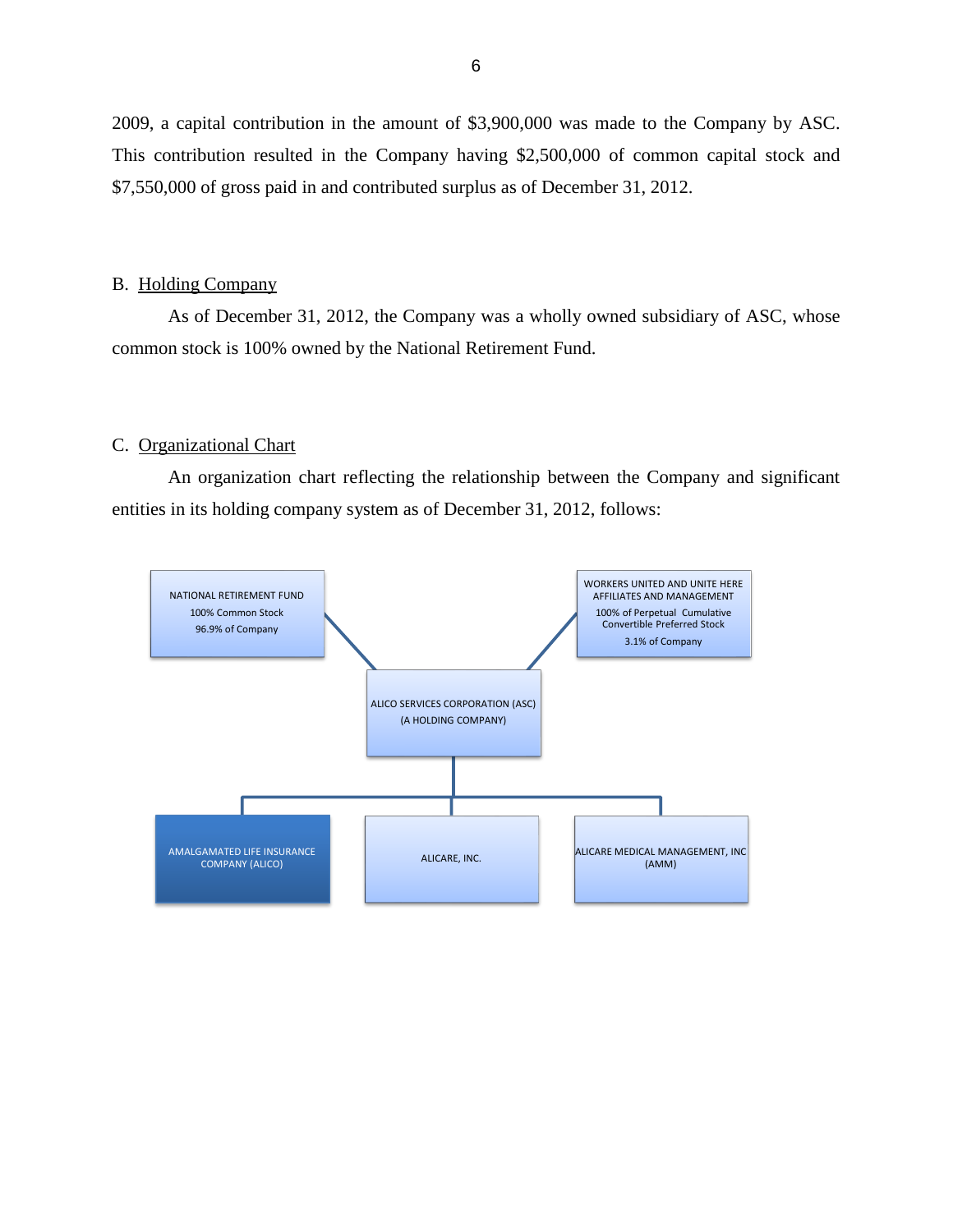#### D. Service Agreements

The Company had three service agreements in effect with affiliates during the examination period.

| Type of<br>Agreement<br>and<br>Department<br><b>File Number</b>                                             | Effective<br>Date                | Provider(s)<br>of<br>Service(s) | Recipient(s)<br>of Service $(s)$                          | Specific<br>Service(s)<br>Covered                                                                                                                                                                                                           | Income/<br>(Expense)* For Each<br>Year of the<br>Examination                                     |
|-------------------------------------------------------------------------------------------------------------|----------------------------------|---------------------------------|-----------------------------------------------------------|---------------------------------------------------------------------------------------------------------------------------------------------------------------------------------------------------------------------------------------------|--------------------------------------------------------------------------------------------------|
| Services and<br><b>Cost Sharing</b><br>File # 23152<br>Amended<br>File # 33621                              | 4/1/1996<br>Amended<br>3/1/2005  | The<br>Company                  | Alicare Inc.,<br>Alicare<br>Medical<br>Management<br>Inc. | Accounting;<br>Corporate<br>Relations;<br>Actuarial<br>Services;<br>Operations;<br>Legal; Human<br>Resources;<br>Payroll<br>Preparations; MIS<br>Services; Claims<br>Processing;<br>Collections;<br>Marketing;<br>Finance; Office<br>Space. | $2009 - $64,561,993$<br>$2010 - $66,430,366$<br>$2011 - $66,708,766$<br>$2012 - $66,789,967$     |
| Services and<br><b>Cost Sharing</b><br>Agreement<br>File # 33622                                            | 4/1/2005                         | Alicare,<br>Inc.                | The<br>Company                                            | Data Processing                                                                                                                                                                                                                             | $2009 - $(127,000)$<br>$2010 - $(127,000)$<br>$2011 - $(127,000)$<br>$2012 - $(127,000)$         |
| Inter-<br>company<br>Tax<br>Allocation<br>and Escrow<br>Agreement<br>File # 29156<br>Amended<br>File #33623 | 3/20/2001<br>Amended<br>6/1/2005 | <b>ASC</b>                      | The<br>Company                                            | Federal/State Tax<br>Allocation                                                                                                                                                                                                             | $2009 - $(762,100)$<br>$2010 - $(808,775)$<br>$2011 - $(1,179,097)$<br>$2012 - $(1,459,600)$     |
| Sublease<br>Agreement<br>File #40573                                                                        | 8/29/2008                        | <b>ASC</b>                      | The<br>Company                                            | Rent                                                                                                                                                                                                                                        | $2009 - $(1,884,333)$<br>$2010 - $(3,195,999)$<br>$2011 - $(3,270,666)$<br>$2012 - $(3,420,000)$ |

\*Amount of Income or (Expense) Incurred by the Company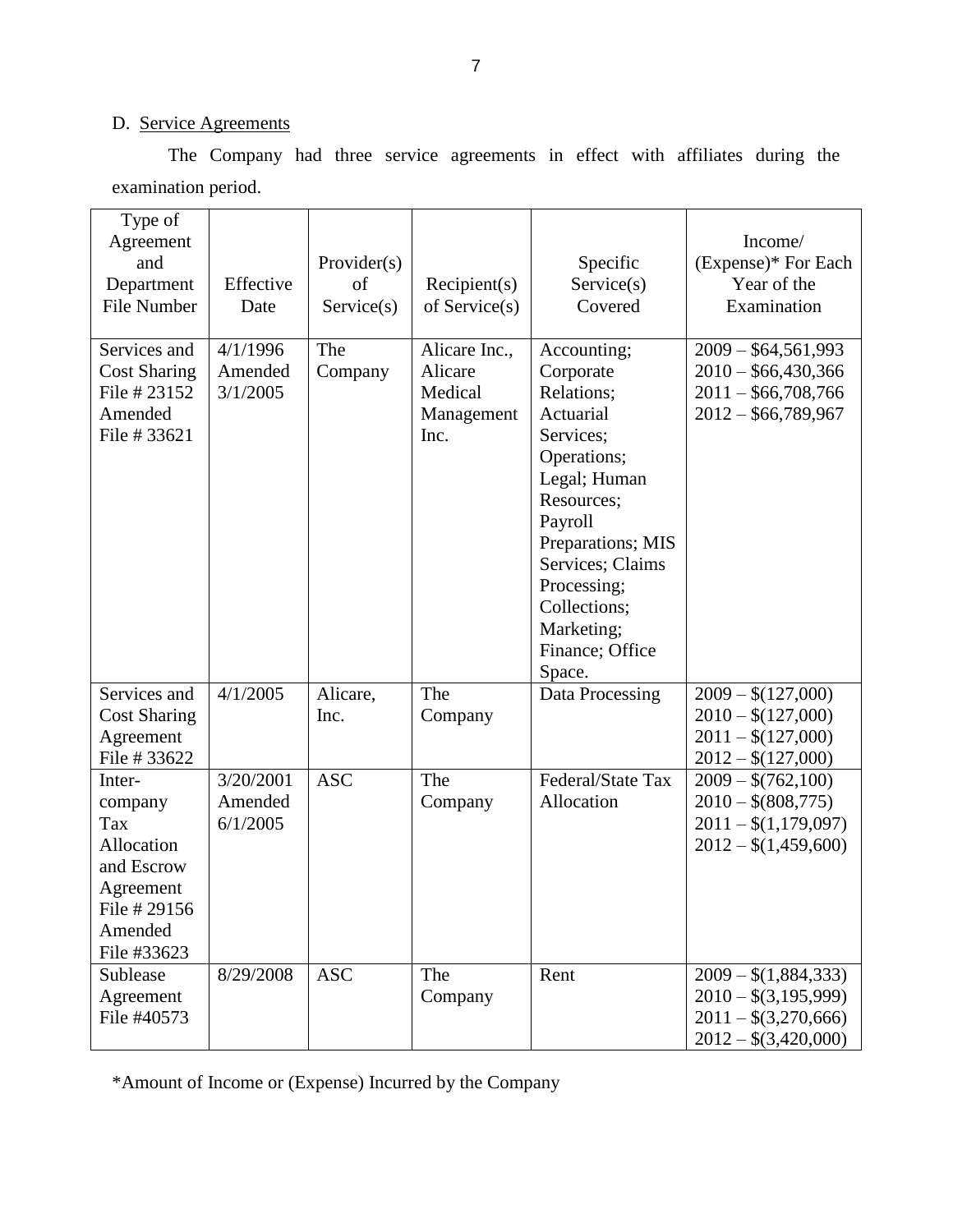E. Management

 The Company's by-laws provide that the board of directors shall be comprised of not less than 13 and not more than 28 directors. Directors are elected for a period of one year at the annual meeting of the stockholders held in June of each year. As of December 31, 2012, the board of directors consisted of 21 members. Meetings of the board are held three times each year.

 were as follows: The 21 board members and their principal business affiliation, as of December 31, 2012,

| Name and Residence                    | <b>Principal Business Affiliation</b>                                                | <b>Year First</b><br>Elected |
|---------------------------------------|--------------------------------------------------------------------------------------|------------------------------|
| <b>Noel Beasley</b><br>Oak Park, IL   | <b>General President</b><br>Workers United - Chicago Midwest Regional<br>Joint Board | 2007                         |
| <b>Harold Bock</b><br>Parkersburg, WV | <b>Vice President</b><br>Workers United Mid-Atlantic Region                          | 2002                         |
| Gary Bonadonna<br>Webster, NY         | Manager and Internal Vice President<br>UNITE HERE - Rochester Regional Joint Board   | 2005                         |
| James Brubaker*<br>Bridgewater, NJ    | <b>Senior Vice President</b><br>Carlisle Etcetera                                    | 1998                         |
| John Fowler*<br>Simpsonville, SC      | Retired Former VP - Employee Relations<br>Consultant, Lear/IAC                       | 2009                         |
| Lynne Fox<br>Dreshner, PA             | <b>Executive Vice President</b><br>UNITE HERE - Philadelphia Joint Board             | 2001                         |
| Richard Gilbert*<br>Mahwah, NJ        | President<br>Ardwyn Binding Product Co.                                              | 2001                         |
| Jean Hervey<br>Plumerville, AR        | Vice President, Regional Director<br>Workers United Southwest Regional Joint Board   | 2012                         |
| Julie Kelly<br>New York, NY           | Manager<br>Workers United Southwest Regional Joint Board                             | 2012                         |
| Peter Lindenmeyer*<br>Franklin, MA    | Senior Vice President and Chief Logistics Officer<br><b>TJX</b> Companies            | 2008<br>Year First           |
|                                       |                                                                                      |                              |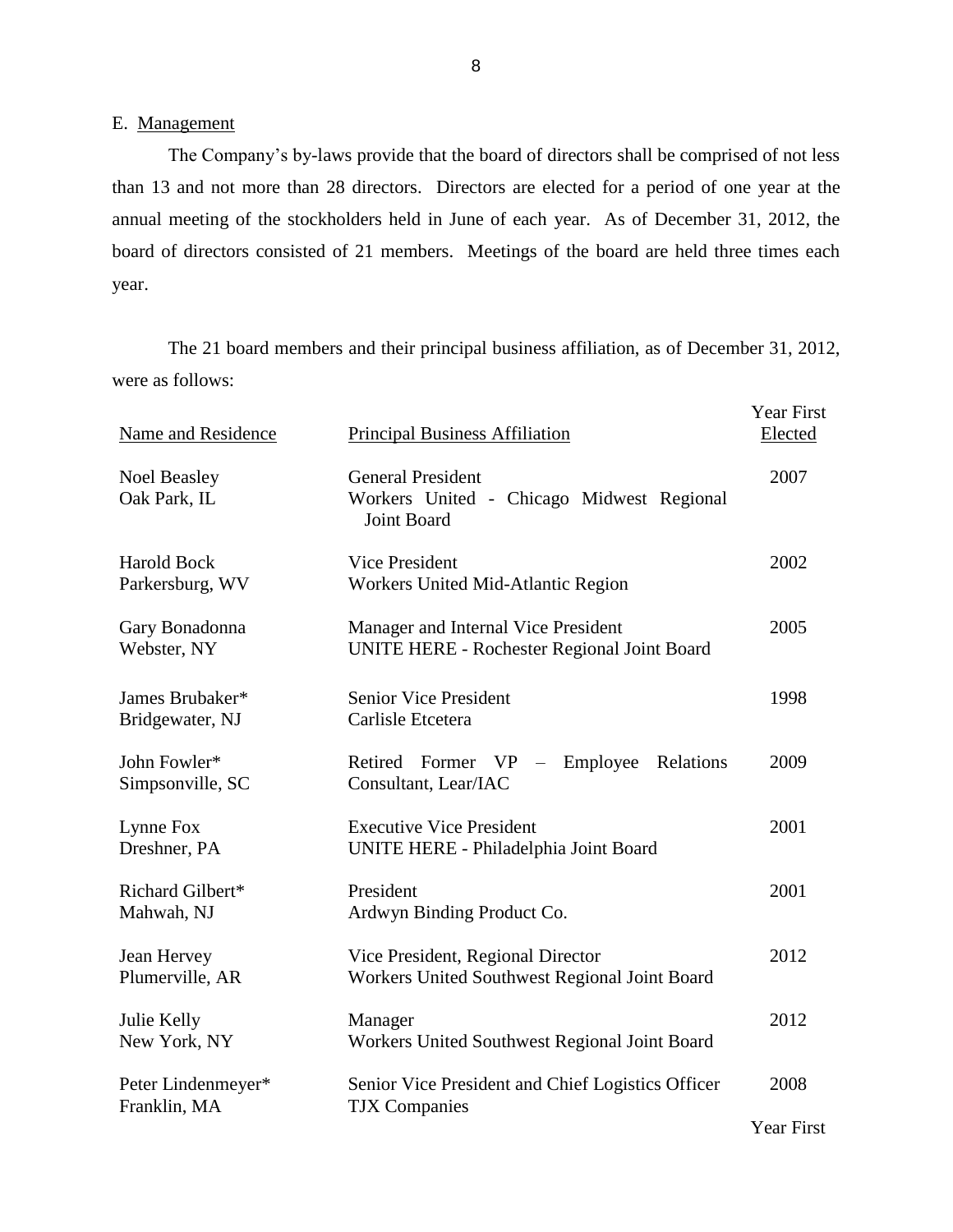| <b>Name and Residence</b>           | <b>Principal Business Affiliation</b>                                                        | Elected |
|-------------------------------------|----------------------------------------------------------------------------------------------|---------|
| Desmond Massey*<br>West Orange, NJ  | Attorney<br>Gotto/Glassman & Hoffman                                                         | 2001    |
| David Melman<br>Hopewell, NJ        | Vice President<br>UNITE HERE - Pennsylvania Joint Board                                      | 2002    |
| Homi Patel*<br>Lake Forest, IL      | Director<br><b>Z</b> Capital Partners                                                        | 1996    |
| Warren Pepicelli<br>Marshfield, MA  | Manager, Executive Vice President<br>UNITE HERE - New England Regional Joint<br><b>Board</b> | 2007    |
| Harris Raynor<br>Decatur, GA        | <b>Vice President</b><br>Workers United - Southern Regional Joint Board                      | 2002    |
| <b>Edgar Romney</b><br>Bayside, NY  | Secretary, Treasurer<br>Workers United - New York Metropolitan Area<br><b>Joint Board</b>    | 2000    |
| Richard Rumelt*<br>Greenfield, MA   | <b>Retired Former Vice President</b><br>Airport, Racetrack & Allied Workers Joint Board      | 2002    |
| Steven Thomas*<br>Moriches, NY      | President<br>National Association of Blouse Manufacturers                                    | 2003    |
| Cristina Vazquez<br>Los Angeles, CA | <b>Vice President</b><br>Workers United - Western States Regional Joint<br>Board             | 2009    |
| David J. Walsh<br>Carmel, NY        | President and Chief Executive Officer<br>Amalgamated Life Insurance Company                  | 2008    |
| Steve Weiner*<br>Cliffside Park, NY | Retired (Group President)<br><b>HMX</b> Tailored                                             | 2002    |

\*Not affiliated with the Company or any other company in the holding company system

 In February 2013, James Brubaker resigned from the board. In July 2013, Richard Gilbert resigned from the board. In August 2013, Peter Lindenmeyer resigned from the board.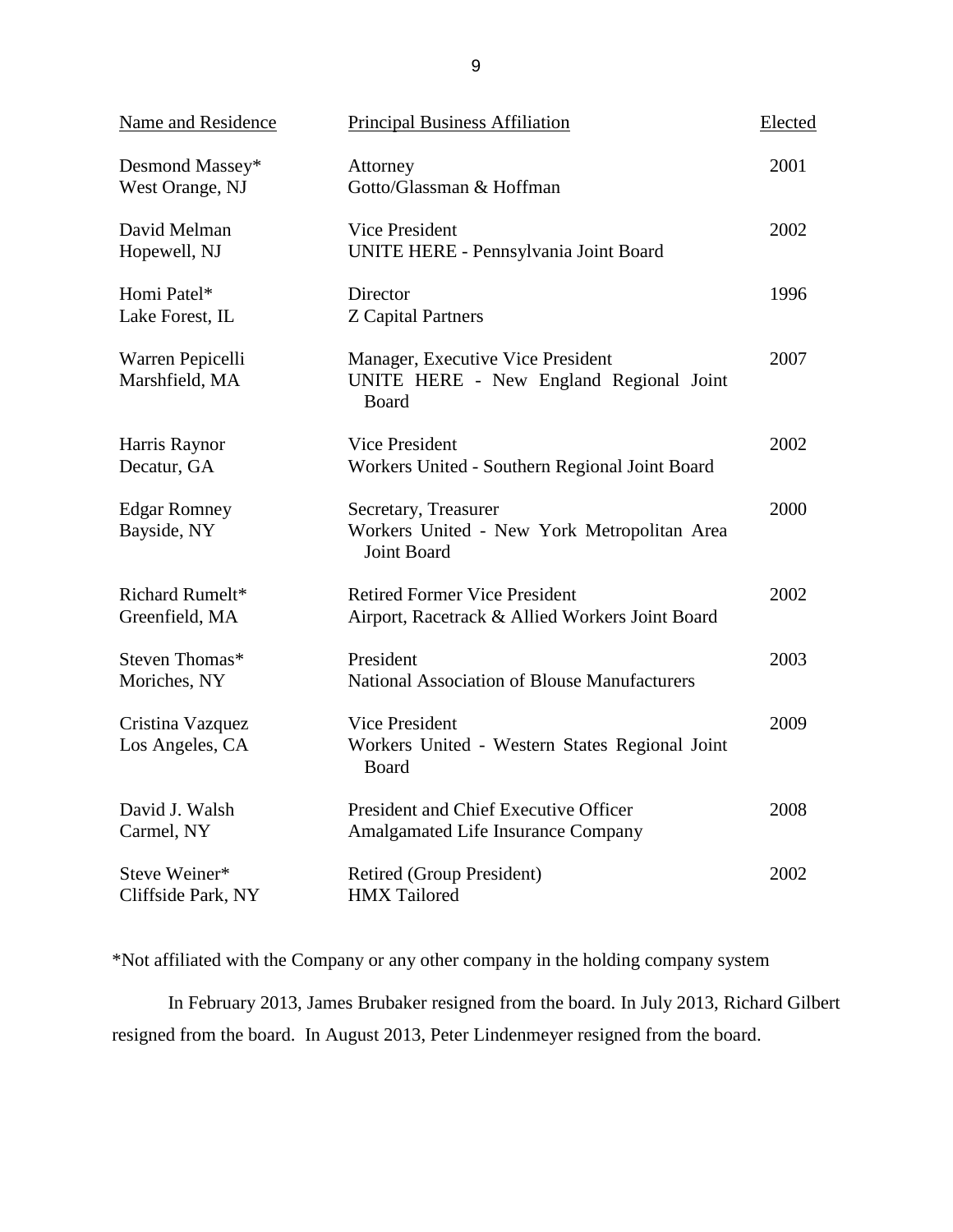The examiner's review of the minutes of the meetings of the board of directors and its committees indicated that meetings were well attended and that each director attended a majority of meetings.

The following is a listing of the principal officers of the Company as of December 31,  $2012:$ 

Name Title

| David J. Walsh*<br>Paul E. Mallen    | <b>President and Chief Executive Officer</b><br><b>Executive Vice President and Chief Financial Officer</b> |
|--------------------------------------|-------------------------------------------------------------------------------------------------------------|
| John A. Thornton<br>Claire A. Levitt | <b>Executive Vice President</b><br><b>Executive Vice President</b>                                          |
| Ellen R. Dunkin                      | Senior Vice President and General Counsel                                                                   |
| Leslie J. Bostic                     | <b>Senior Vice President</b>                                                                                |
| Raghubar Singh                       | Senior Vice President and Chief Information Officer                                                         |
| Victoria R. Sartor                   | Senior Vice President                                                                                       |
| Ann J. Kim                           | Vice President                                                                                              |
| Martin R. Cohen                      | Vice President and Chief Actuary                                                                            |

\*Designated consumer services officer per Section 216.4(c) of Department Regulation No. 64

Section 1202(b) of the New York Insurance Law states, in part:

 "(2) The board of directors of a domestic life insurance company shall establish one or more committees comprised solely of directors who are not officers or employees of the company or of any entity controlling, controlled by, or under common control with the company and who are not beneficial owners of a controlling interest in the voting stock of the company or any such entity. Such committee or committees shall have responsibility for recommending the policyholders, evaluating the performance of officers deemed by such committee selection of independent certified public accountants, reviewing the company's financial condition, the scope and results of the independent audit and any internal audit, nominating candidates for director for election by shareholders or or committees to be principal officers of the company and recommending to the board of directors the selection and compensation of such principal officers . . . "

Section 17(B) - Duties of Standing Committees (Audit Committee) of the Company's By-laws provide:

 "The Audit Committee shall be responsible for reporting to the Board of Directors its recommendations with respect to the selection of independent certified public of the independent audit and any internal audit, evaluating the performance of accountants, reviewing the Company's financial condition, the scope and results officers deemed to be principal officers …"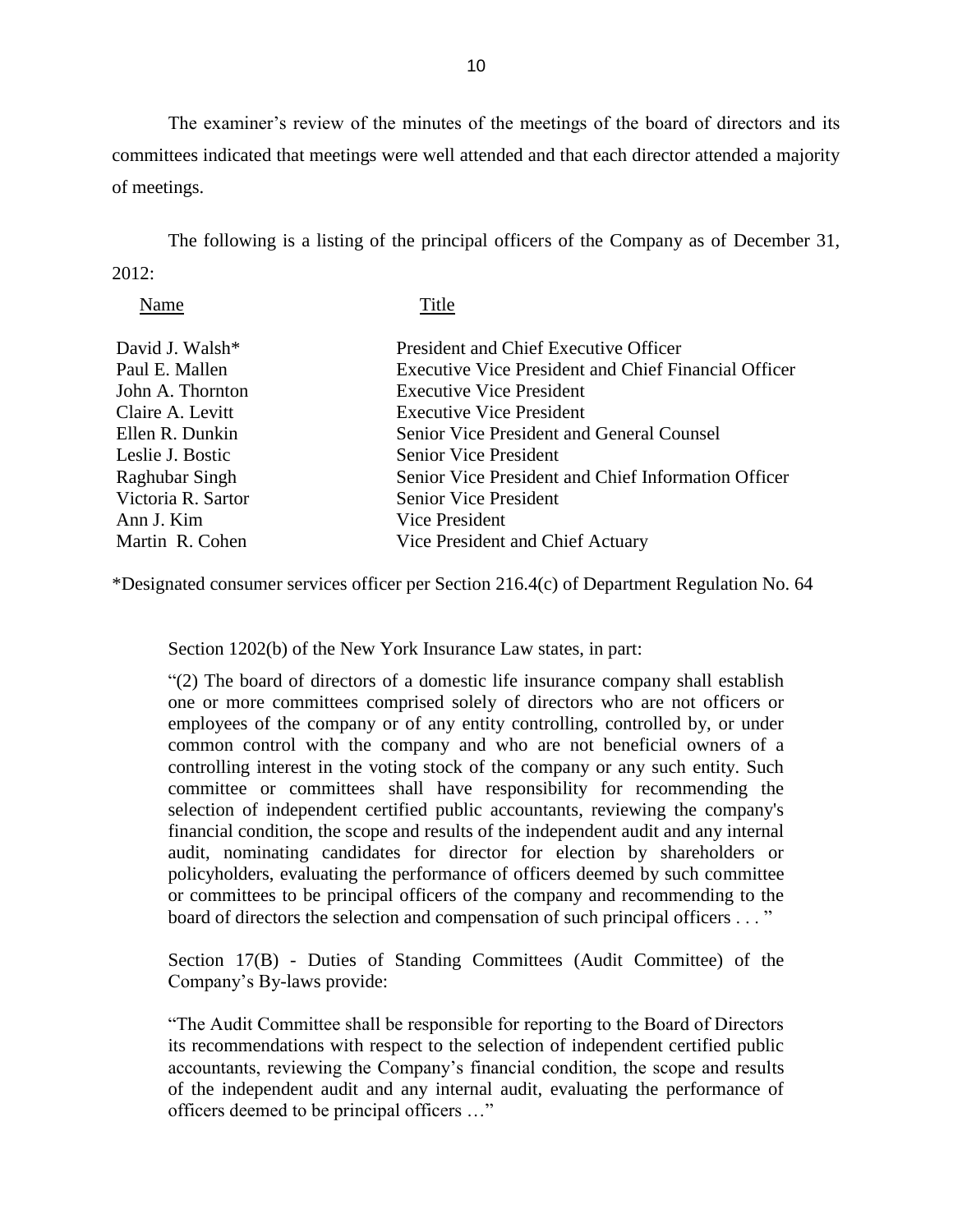<span id="page-13-0"></span> comprised of independent members of the board. Based upon the examiner's review of the minutes of both the Audit Committee and Compensation committee, there was no evidence that, during the examination period, the Audit Committee or the Compensation Committee recommended the selection of independent certified public accountants, or evaluated the performance of officers deemed by the committee to be principal officers of the company, and recommended to the board of directors the compensation of such principal officers. recommended to the board of directors the compensation of such principal officers. The Company violated Section 1202(b)(2)of the New York Insurance Law by failing to The board established an Audit committee and a Compensation Committee which were

 have one or more independent committees that recommended the selection of independent certified public accountants, or evaluated the performance of officers deemed by the committee to be principal officers of the company, and recommended to the board of directors the compensation of such principal officers.

#### F. Enterprise Risk Management

 The Department issued Circular Letter No. 14 (2011) on December 19, 2011, that identify, measure, aggregate, and manage risk exposures within predetermined tolerance levels encouraged insurers to adopt a formal Enterprise Risk Management ("ERM") function to across all activities of the enterprise.

 The Company adopted an ERM policy in 2009 to aggregate risk activities across operational, underwriting, credit, market, and strategic categories of risk. The Company also established a risk committee consisting of the CEO, CFO, EVP of Information Technology and Plan Participation, and the Chief Risk Officer ("CRO") for the purpose of monitoring compliance with the Company's enterprise risk management policies.

 As part of the assessment of the overall corporate governance environment, the examiner reviewed the Company's ERM process. However, the documentation provided by the Company indicated that the ERM committee did not maintain minutes of its meetings during the examination period. Additionally, the examiner was unable to identify any evidence, in the documentation provided by the Company that enterprise risk was monitored through metrics and other methods and that communications occurred between the risk and audit committees.

Since the ERM committee did not maintain any minutes of its meetings during the examination period, the examiner was unable to determine whether the ERM functions outlined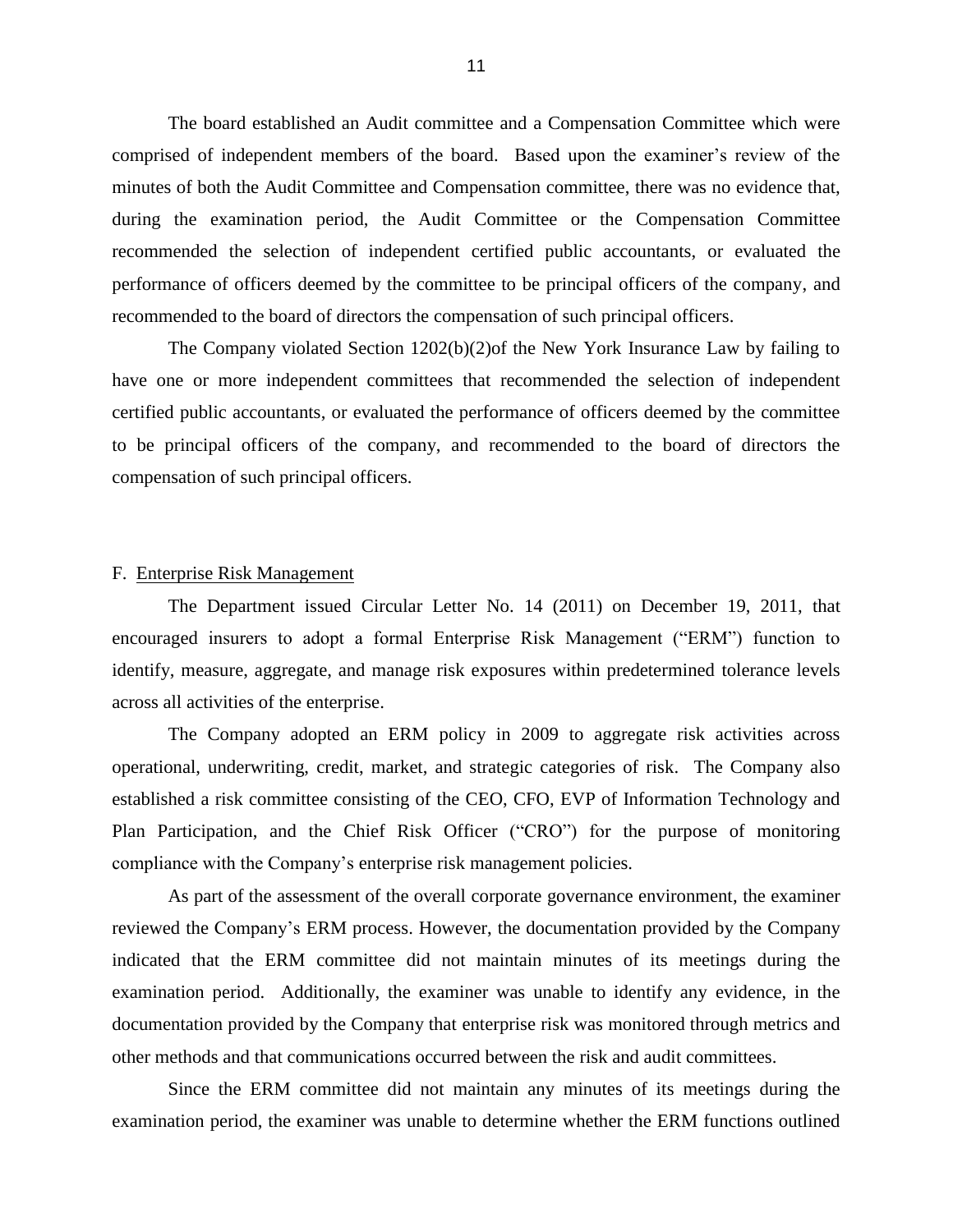above were performed during the examination period. The examiner was also unable to determine whether the Company's ERM process was functioning during the examination period.

 The examiner recommends that the Company document the functions of the ERM committee and maintain minutes of the meetings.

 The Company replaced its CRO in October 2012. The new CRO indicated that the is being reviewed based on current industry standards. The examiner also noted that minutes of the meeting of the ERM committee were maintained following its January 30, 2013, meeting. The minutes also reflect that the new CRO plans to meet with the new members of the ERM Company's ERM policy had not been revised since its initial adoption by the board in 2009, and committee individually to assist them in understanding the Company's ERM policy and program.

 The examiner recommends that the Company update its ERM policy to reflect the current industry standards as stated by the Company.

 The examiner also recommends that the Company evaluate its ERM policy to ensure that it adheres to the functional objectives contained in Department Circular Letter No. 14 (2011).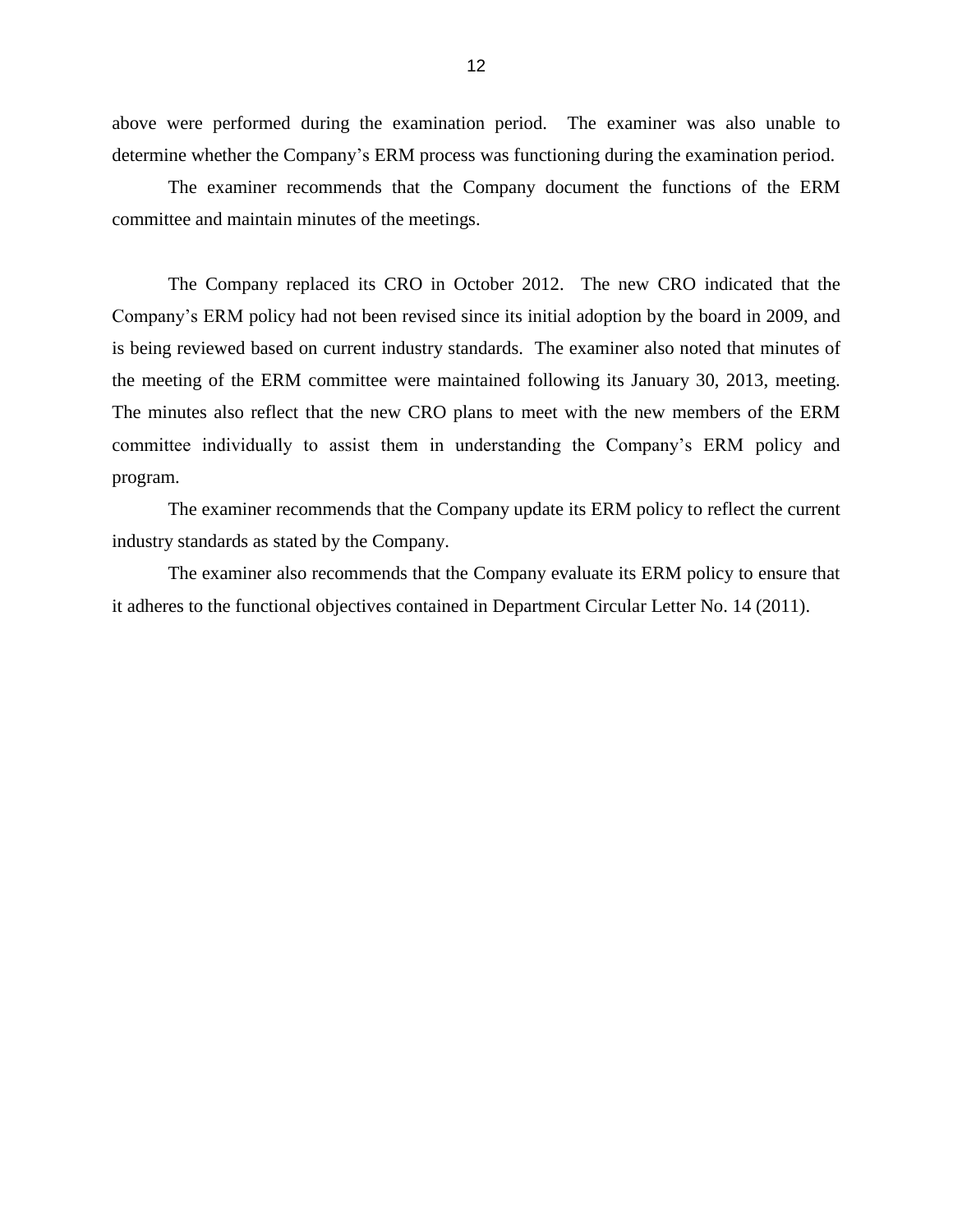#### 4. TERRITORY AND PLAN OF OPERATIONS

 insurance as defined in paragraphs 1, 2 and 3 of Section 1113(a) of the New York Insurance The Company is authorized to write life insurance, annuities and accident and health Law.

 In 2012, 83% of life premiums and 38.3% of accident and health premiums were received from The Company is licensed to transact business in all states and the District of Columbia*.*  New York. Policies are written on a non-participating basis.

The following tables show the percentage of direct premiums received by state, and by major lines of business for the year 2012:

| Life Insurance Premiums |        | <b>Accident and Health</b><br><b>Insurance Premiums</b> |        |  |
|-------------------------|--------|---------------------------------------------------------|--------|--|
| New York                | 83.0%  | New York                                                | 38.3%  |  |
| Pennsylvania            | 5.4%   | Illinois                                                | 17.3%  |  |
| <b>Massachusetts</b>    | 2.9%   | New Jersey                                              | 13.1%  |  |
| New Jersey              | 2.9%   | California                                              | 10.3%  |  |
| Illinois                | 1.4%   | Wisconsin                                               | 3.1%   |  |
| Subtotal                | 95.6%  | Subtotal                                                | 82.1%  |  |
| All others              | 4.4%   | All others                                              | 17.9%  |  |
| Total                   | 100.0% | Total                                                   | 100.0% |  |

#### A. Statutory and Special Deposits

 As of December 31, 2012, the Company had \$1,500,000 (par value) of United States Treasury Bonds on deposit with the State of New York, its domiciliary state, and Illinois for the benefit of all policyholders, claimants and creditors of the Company. As per confirmations received from the following states which were reported in Schedule E of the 2012 filed annual statement, an additional \$2,146,509 was being held by the states of Arkansas, Georgia, Massachusetts, Nevada, New Hampshire, North Carolina, and Virginia.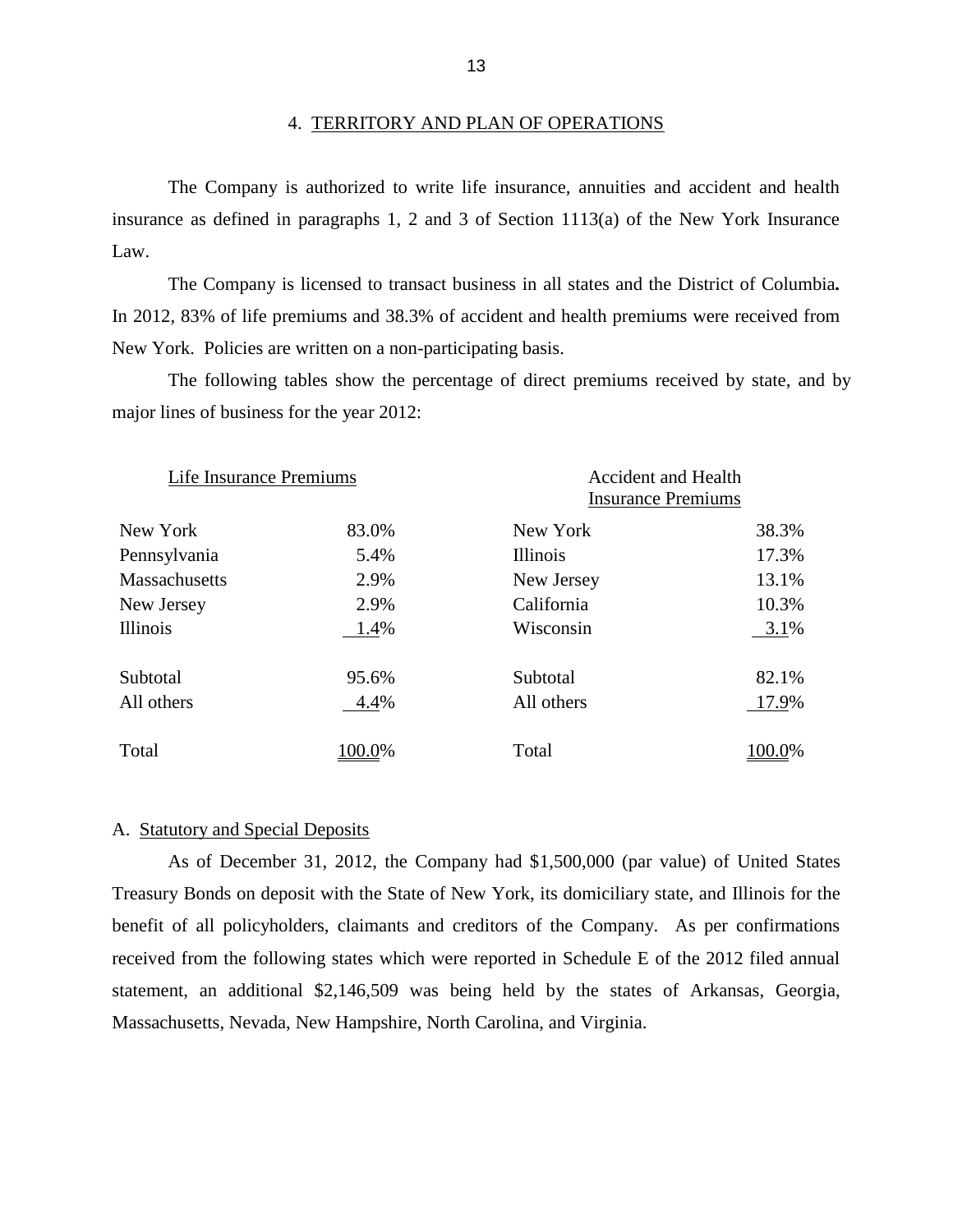#### <span id="page-16-0"></span>B. Direct Operations

 insurance, group term life insurance, group decreasing term insurance, and group medical excess The primary products currently being sold on a "for-profit basis" are statutory disability stop loss insurance.

 Most sales in the Company's target labor market are accomplished through direct contact with trade union groups, brokers and consultants. The Company maintains a salaried sales force of experienced insurance professionals and former trade union officials who make these contacts. Direct mailings are sent to labor leaders and fund administrators to keep them informed of the Company's insurance products and services.

 The sales force also benefits from referrals from a network of benefit consultants, law, actuarial and accounting firms, Blue Cross plans and HMOs, which also serve the Taft-Hartley market.

 diversify its revenue streams. The Company's customers are primarily trade union members covered under Taft-Hartley health and welfare plans and pension plans, or under endorsed voluntary arrangements through their unions. In addition to its core clothing and textile workers, police officers, social service employees, steelworkers, theatrical stagehands and teamsters. The Company intends to develop new markets within labor and outside of labor to further clients include bricklayers, carpenters, firefighters, hospital workers, hotel workers, janitors,

#### C. Reinsurance

 on a coinsurance and/or yearly renewable term basis. Reinsurance is provided on an automatic As of December 31, 2012, the Company had reinsurance treaties in effect with eight companies, all of which were authorized or accredited. The Company's life business is reinsured and facultative basis.

 amount of life insurance ceded as of December 31, 2012, was \$6,444,069,555 which represents The maximum retention limit for individual life contracts is \$100,000. The total face 30% of the total face amount of life insurance in force.

The total face amount of life insurance assumed as of December 31, 2012, was \$8,929,617,482.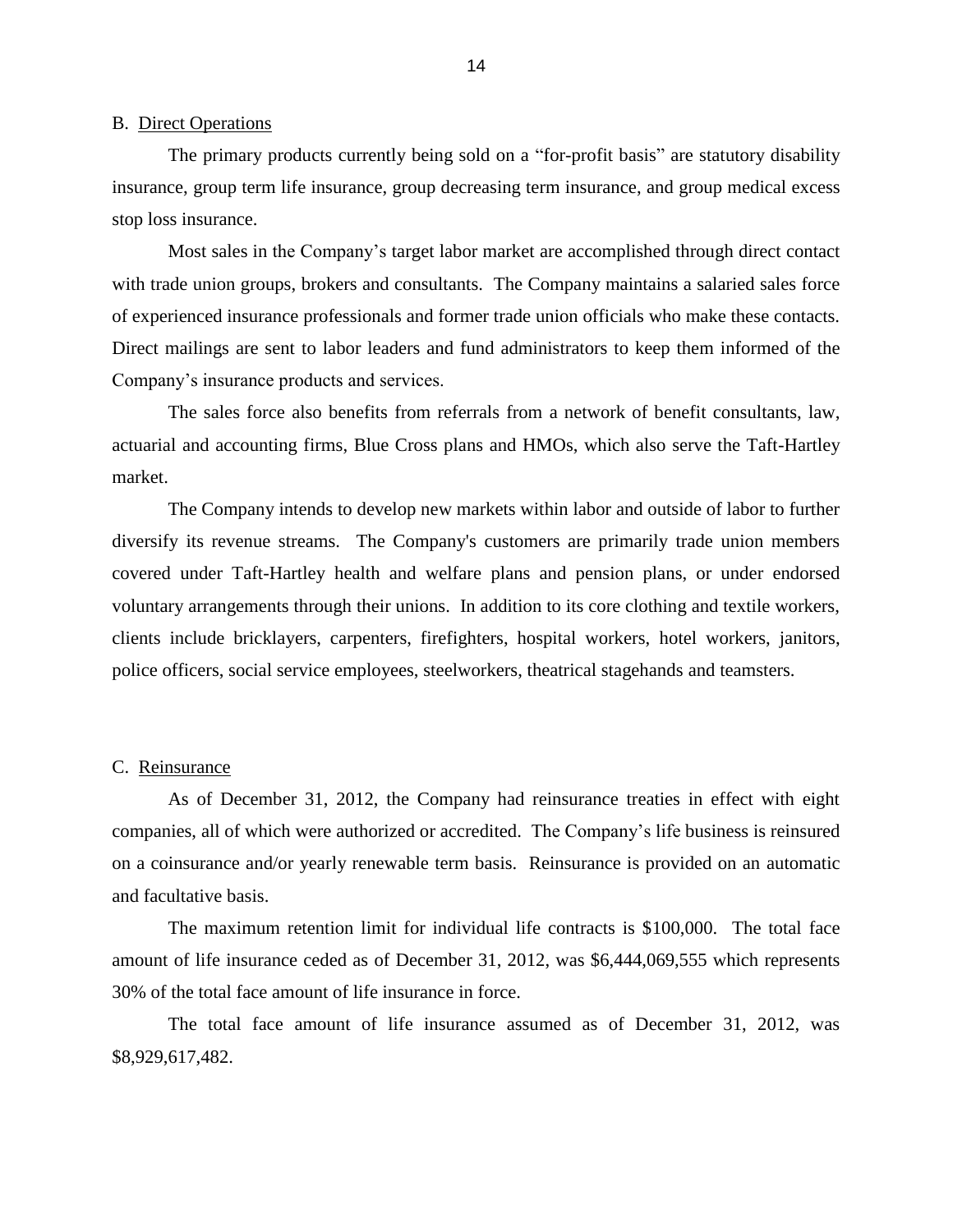during the period under examination as extracted from its filed annual statements. Failure of Indicated below is significant information concerning the operations of the Company items to add to the totals shown in any table in this report is due to rounding.

 The following table indicates the Company's financial growth during the period under review:

|                                                                                             | December 31,<br>2008                   | December 31,<br>2012                   | Increase                                 |
|---------------------------------------------------------------------------------------------|----------------------------------------|----------------------------------------|------------------------------------------|
| <b>Admitted</b> assets                                                                      | \$62,441,254                           | \$88,555,430                           | \$26,114,176                             |
| Liabilities                                                                                 | \$31,579,840                           | \$46,347,556                           | \$14,767,716                             |
| Common capital stock<br>Gross paid in and contributed surplus<br>Unassigned funds (surplus) | \$2,500,000<br>3,650,000<br>24,711,414 | \$2,500,000<br>7,550,000<br>32,157,874 | \$<br>$\Omega$<br>3,900,000<br>7,446,460 |
| Total capital and surplus                                                                   | \$30,861,414                           | \$42,207,874                           | \$11,346,460                             |
| Total liabilities, capital and surplus                                                      | \$62,441,254                           | \$88,555,430                           | \$26,114,176                             |

 The Company's invested assets as of December 31, 2012, were mainly comprised of bonds (81.8%) and cash and short-term investments (17.3%).

The Company's entire bond portfolio, as of December 31, 2012, was comprised of investment grade obligations.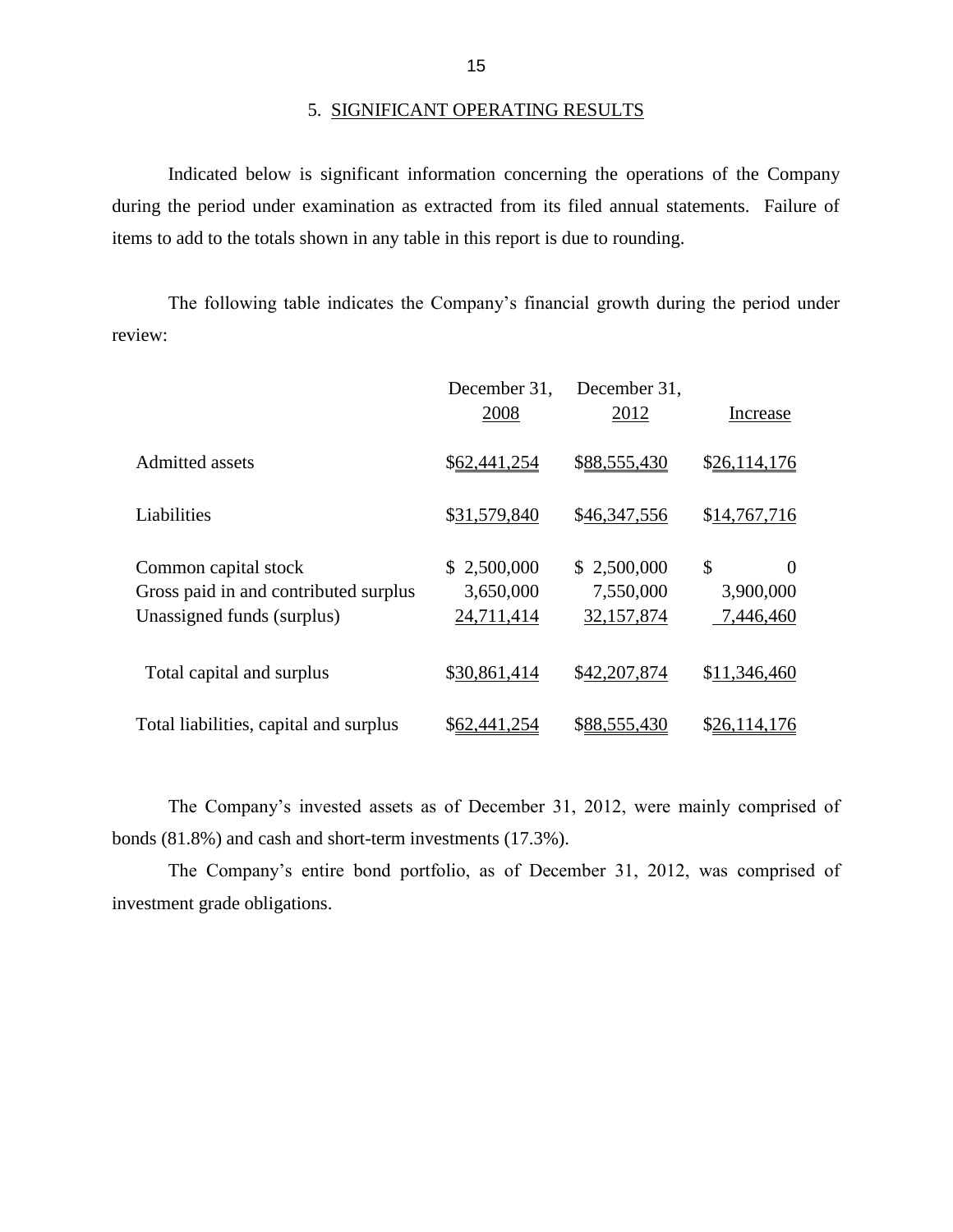The following indicates, for each of the years listed below, the amount of life insurance issued and in force by type (in thousands of dollars):

|              |                        | Individual           |             | Individual         |                                |                              |  |
|--------------|------------------------|----------------------|-------------|--------------------|--------------------------------|------------------------------|--|
|              |                        | Whole Life           |             | Term               |                                | Group Life                   |  |
| Year         | <b>Issued</b>          | In Force             |             | Issued In Force    | Issued $&$<br><b>Increases</b> | In Force                     |  |
| 2009<br>2010 | \$36,629<br>\$1,492    | \$80,112<br>\$77,902 | \$40<br>\$0 | \$4,503<br>\$4,363 | \$521,576<br>\$1,357,765       | \$10,212,958<br>\$9,513,563  |  |
| 2011<br>2012 | \$<br>512<br>\$<br>227 | \$91,741<br>\$97,767 | \$94<br>\$0 | \$4,067<br>\$3,313 | \$1,316,897<br>335,112<br>\$   | \$12,076,648<br>\$12,275,005 |  |

 The decrease in individual whole life and term policies issued during the examination period resulted from the Company not actively marketing this product. The only new issues related to conversions from its group policies.

 The ordinary lapse ratio for the examination period was 12.3% in 2012, 19.0% in 2011, 18.7% in 2010 and 29.4% in 2009.

 The Company is legally required to offer the individual policies to persons who lost their group coverage, which represented the majority of individual whole life policies issued. The high lapse ratios are due to the fact that many policyholders only use the Company's life insurance product as a bridge to new employment related coverage, and drop their converted policies when they obtain new employer provided coverage. In addition, policyholders often drop coverage when the premium costs become unaffordable. This was the case during the recession of 2009 when the lapse ratio was at its highest level.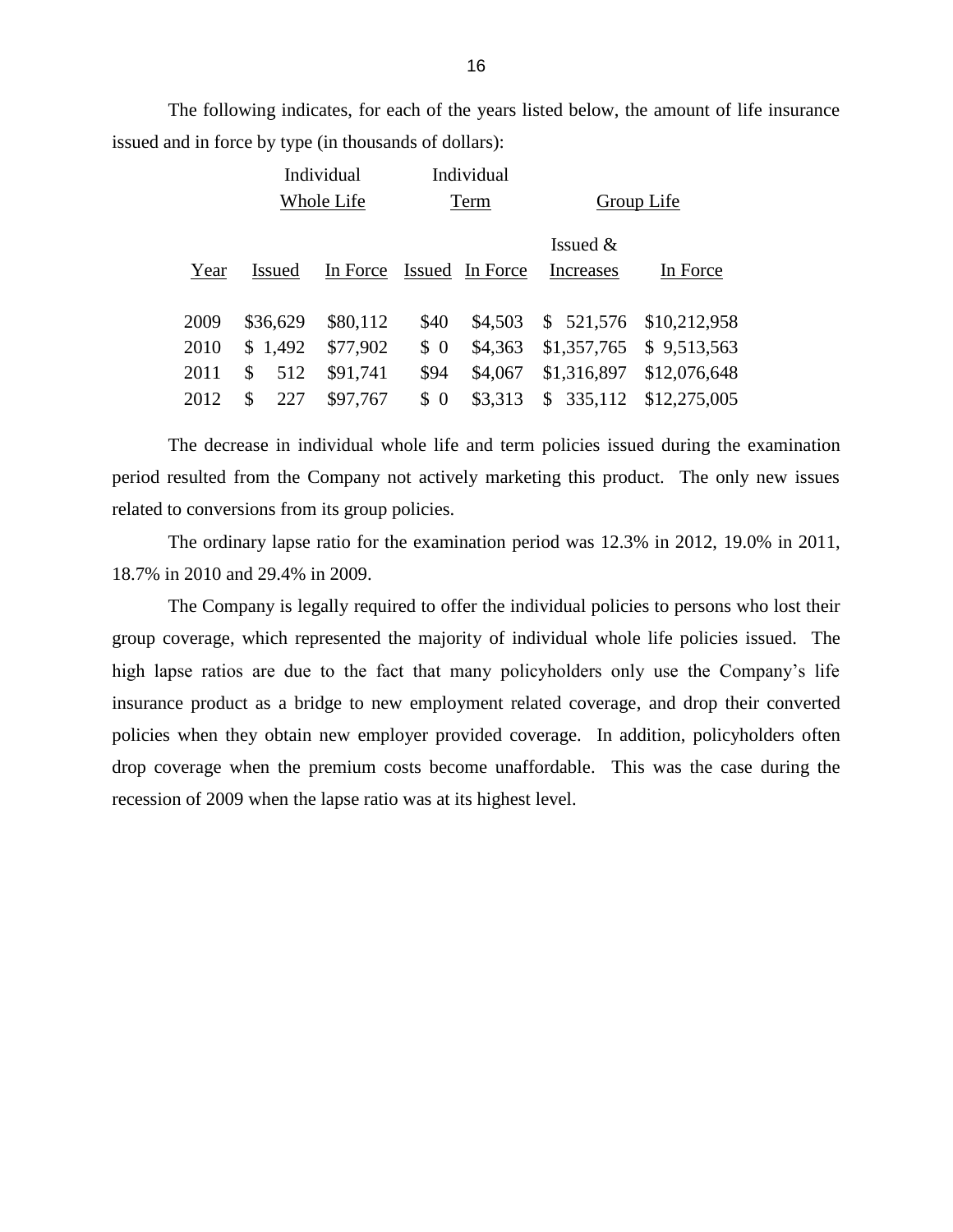The following is the net gain (loss) from operations by line of business after federal income taxes but before realized capital gains (losses) reported for each of the years under examination in the Company's filed annual statements:

|                                        | 2009                      | 2010                      | 2011                       | 2012                  |
|----------------------------------------|---------------------------|---------------------------|----------------------------|-----------------------|
| Ordinary:<br>Life insurance            | \$252,667                 | \$294,560                 | (86,963)<br>\$             | \$159,947             |
| Total ordinary                         | 252,667<br>\$             | \$294,560                 | \$<br>(86,963)             | \$159,947             |
| Group:<br>Life                         | \$1,517,337               | \$1,946,248               | \$1,368,853                | \$1,812,632           |
| Total group                            | \$1,517,337               | \$1,946,248               | \$1,368,853                | \$1,812,632           |
| Accident and health:<br>Group<br>Other | \$<br>745,724<br>$\theta$ | \$<br>568,386<br>$\Omega$ | \$<br>584,835<br>(10, 328) | \$1,717,665<br>19,012 |
| Total accident and health              | 745,724<br>\$             | 568,386<br>\$             | \$574,510                  | \$1,736,677           |
| Total                                  | \$2,515,728               | \$2,809,194               | \$1,856,397                | \$3,709,256           |

 ordinary life loss resulted from the large amount of business assumed from Boston Mutual Life, which resulted in the Company absorbing larger than normal levels of expenses and expense The Company's ordinary life block of business is not actively marketed. During 2011 the allowances.

The increase in group accident and health gains in 2012 was primarily due to improved loss ratios.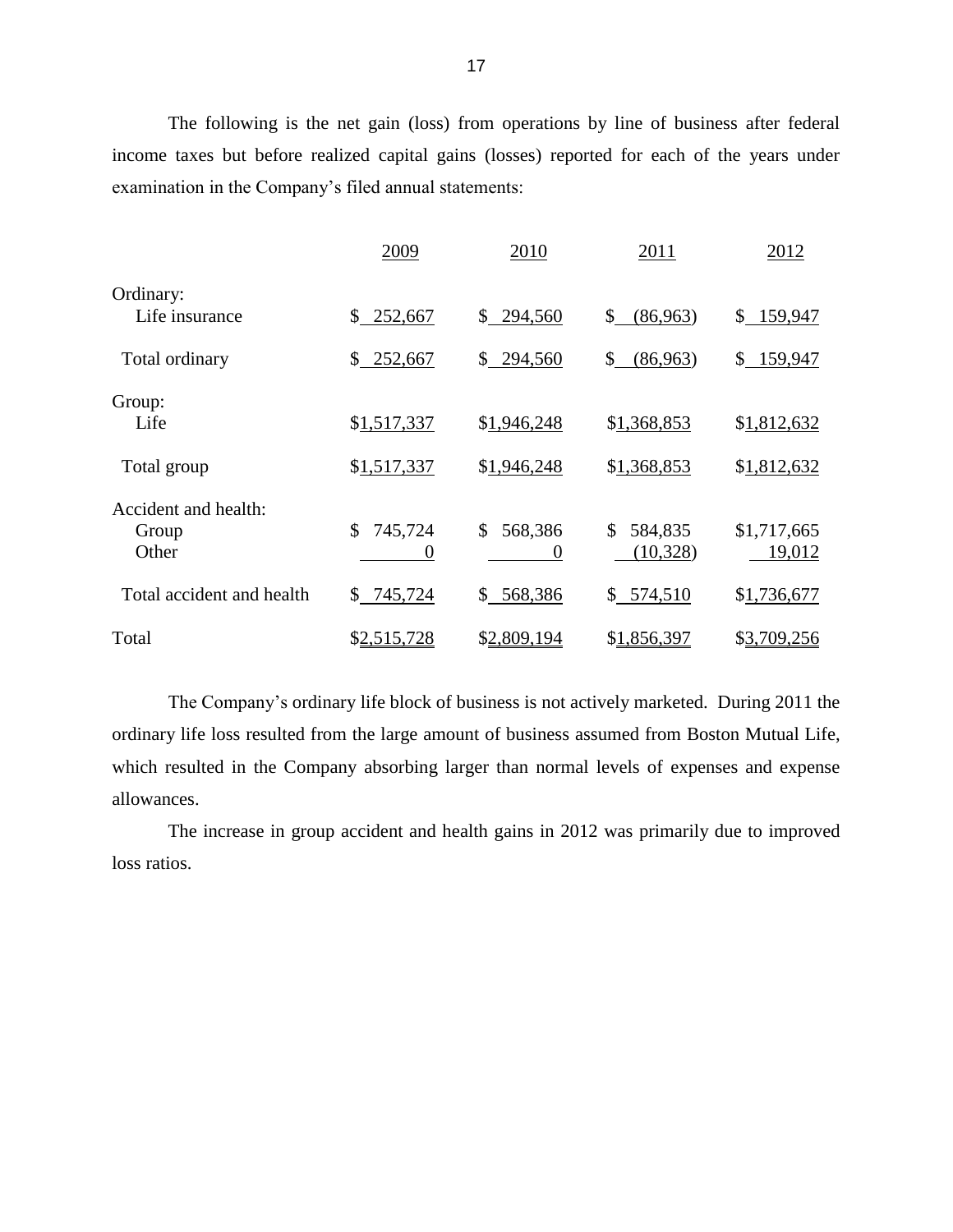#### 6. FINANCIAL STATEMENTS

<span id="page-20-0"></span> December 31, 2012, as contained in the Company's 2012 filed annual statement, a condensed summary of operations and a reconciliation of the capital and surplus account for each of the years under review. The examiner's review of a sample of transactions did not reveal any The following statements show the assets, liabilities, capital and surplus as of differences which materially affected the Company's financial condition as presented in its financial statements contained in the December 31, 2012 filed annual statement.

#### A. Independent Accountants

statutory basis statements of financial position as of December  $31<sup>st</sup>$  of each year in the The firm of BDO was retained by the Company to audit the Company's combined examination period, and the related statutory-basis statements of operations, capital and surplus, and cash flows for the year then ended.

 respects, the financial position of the Company at the respective audit dates. Balances reported in these audited financial statements were reconciled to the corresponding years' annual BDO concluded that the statutory financial statements presented fairly, in all material statements with no discrepancies noted.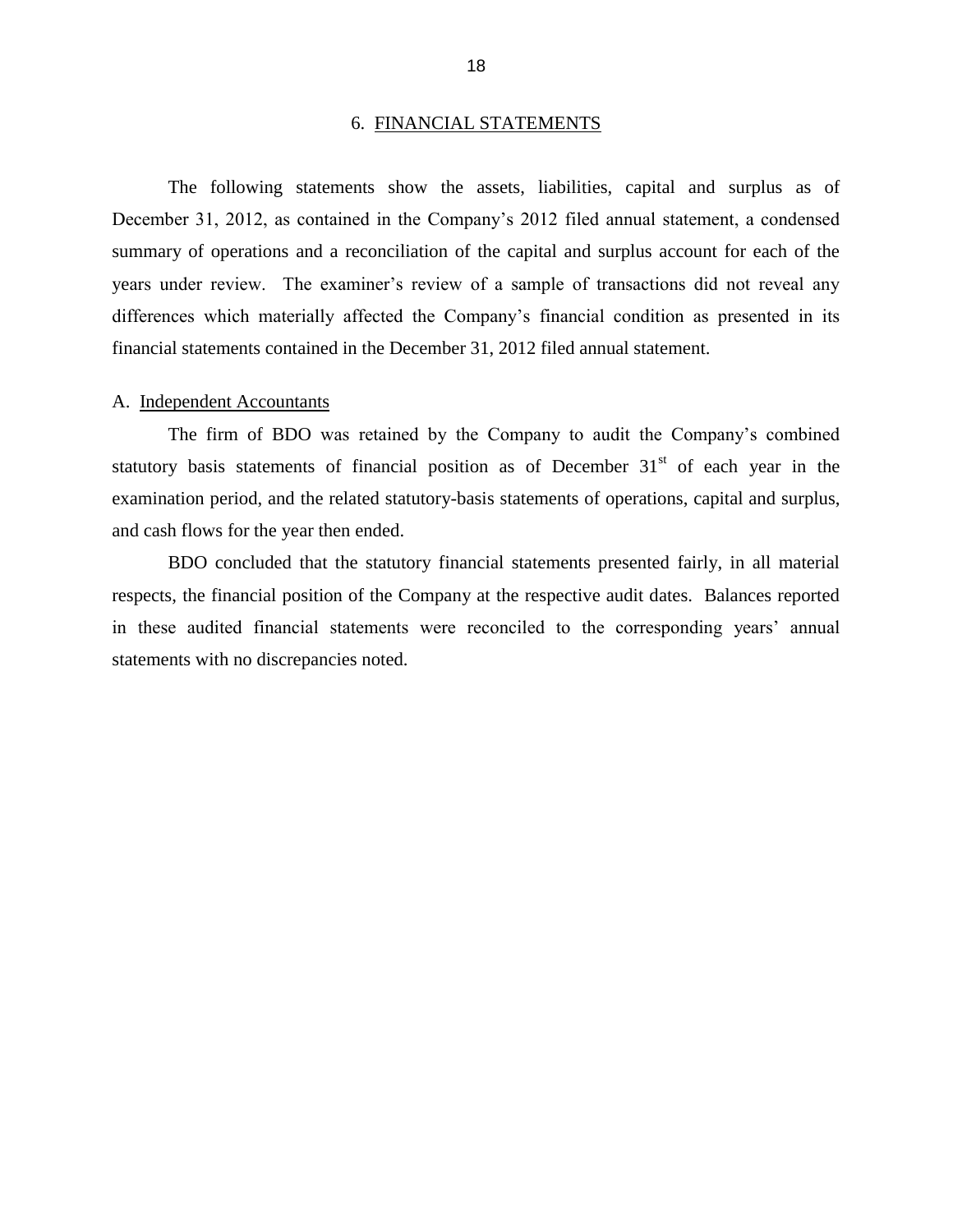### <span id="page-21-0"></span>B. Net Admitted Assets

| <b>Bonds</b>                                                          | \$64,797,945 |
|-----------------------------------------------------------------------|--------------|
| Cash, cash equivalents and short term investments                     | 13,638,201   |
| Contract loans                                                        | 77,859       |
| Receivable for securities                                             | 395,046      |
| Investment income due and accrued                                     | 572,787      |
| Premiums and considerations:                                          |              |
| Uncollected premiums and agents' balances in the course of collection | 2,745,211    |
| Deferred premiums, agents' balances and installments booked but       |              |
| deferred and not yet due                                              | 79,278       |
| Reinsurance:                                                          |              |
| Amounts recoverable from reinsurers                                   | 98,938       |
| Funds held by or deposited with reinsured companies                   | 3,078,391    |
| Other amounts receivable under reinsurance contracts                  | 901,839      |
| Net deferred tax asset                                                | 1,463,956    |
| Receivables from parent, subsidiaries and affiliates                  | 171,765      |
| Other receivables                                                     | 534,215      |
| Total admitted assets                                                 | \$88,555,430 |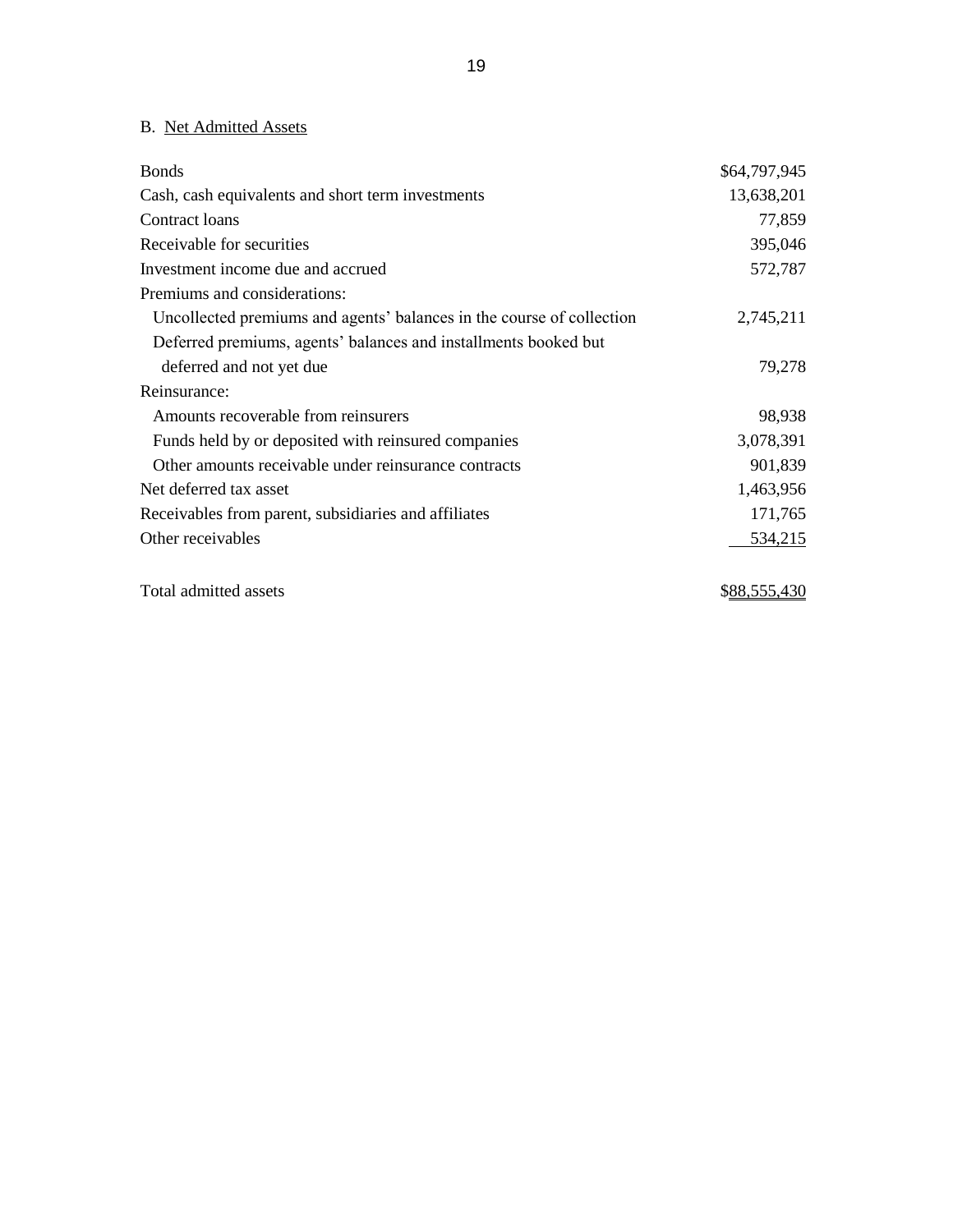### C. Liabilities, Capital and Surplus

| Aggregate reserve for life policies and contracts                    | \$7,815,797  |
|----------------------------------------------------------------------|--------------|
| Aggregate reserve for accident and health contracts                  | 198,001      |
| Contract claims:                                                     |              |
| Life                                                                 | 11,748,622   |
| Accident and health                                                  | 2,611,468    |
| Premiums and annuity considerations for life and accident and health |              |
| contracts received in advance                                        | 25,514       |
| Provision for experience rating refunds                              | 1,346,381    |
| Other amounts payable on reinsurance                                 | 1,491,763    |
| Commissions and expense allowances payable on reinsurance assumed    | 6,473        |
| General expenses due or accrued                                      | 13,043,018   |
| Amounts withheld or retained by company as agent or trustee          | 455,512      |
| Miscellaneous liabilities:                                           |              |
| Asset valuation reserve                                              | 195,193      |
| Payable to parent, subsidiaries and affiliates                       | 201,176      |
| Funds held under coinsurance                                         | 3,078,391    |
| Contingency reserves for claims experience fluctuation               | 4,026,569    |
| Other liabilities                                                    | 103,677      |
|                                                                      |              |
| <b>Total liabilities</b>                                             | \$46,347,556 |
|                                                                      |              |
| Common capital stock                                                 | \$2,500,000  |
| Gross paid in and contributed surplus                                | \$7,550,000  |
| Unassigned funds (surplus)                                           | 32,157,874   |
|                                                                      |              |
| Surplus                                                              | \$39,707,874 |
|                                                                      |              |
| Total capital and surplus                                            | \$42,207,874 |
|                                                                      |              |
| Total liabilities, capital and surplus                               | \$88,555,430 |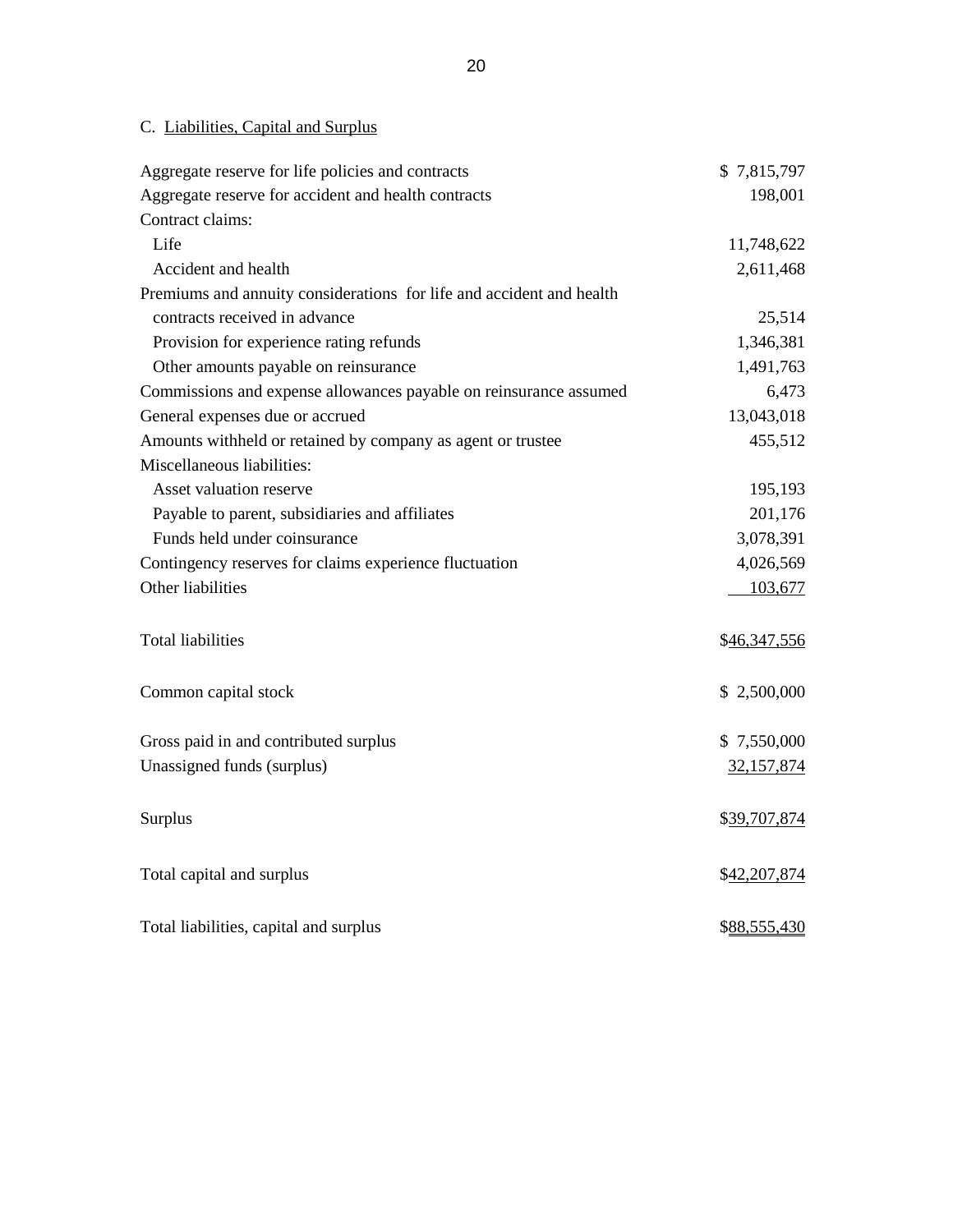### <span id="page-23-0"></span>D. Condensed Summary of Operations

|                                                               | 2009             | 2010            | 2011            | 2012            |
|---------------------------------------------------------------|------------------|-----------------|-----------------|-----------------|
| Premiums and considerations                                   | \$44,461,715     | \$46,264,734    | \$55,700,409    | \$56,316,850    |
| Investment income                                             | 2,205,079        | 1,982,614       | 2,052,588       | 1,923,220       |
| <b>Management Service Contract Income</b>                     | 64,561,994       | 66,430,366      | 66,708,765      | 66,801,285      |
| Miscellaneous Income                                          | 691              |                 |                 |                 |
| Total income                                                  | \$111,229,479    | \$114,677,714   | \$124,461,762   | \$125,041,355   |
| Benefit payments                                              | \$38,014,129     | \$38,094,210    | \$49,118,665    | \$47,542,294    |
| Increase in reserves                                          | (95, 456)        | 978,059         | 829,792         | 912,118         |
| Commissions                                                   | 1,791,423        | 1,448,774       | 2,033,828       | 1,853,501       |
| General expenses and taxes                                    | 7,324,662        | 7,835,462       | 8,085,821       | 8,351,682       |
| Increase in loading on deferred and                           |                  |                 |                 |                 |
| uncollected premiums                                          | $\boldsymbol{0}$ | (1,577)         | (6,313)         | (8,687)         |
| <b>Management Service Contract Expense</b>                    | 61,375,993       | 62,231,366      | 61,035,766      | 61,159,967      |
| <b>Change in Contingency Reserve</b>                          | $\theta$         | 242,225         | 262,130         | 333,038         |
| <b>Total deductions</b>                                       | \$108,410,751    | \$110,828,519   | \$121,359,689   | \$120,143,913   |
| Net gain                                                      | 2,818,728<br>\$  | \$<br>3,849,195 | 3,102,073<br>\$ | 4,897,442<br>\$ |
| Federal and foreign income taxes incurred                     | 303,000          | 1,040,000       | 1,245,676       | 1,188,186       |
| Net gain from operations<br>before net realized capital gains | 2,515,728<br>\$  | 2,809,195<br>\$ | 1,856,397<br>\$ | 3,709,256<br>\$ |
| Net realized capital losses                                   | (33, 347)        | $\overline{0}$  | $\overline{0}$  | (1,296)         |
| Net income                                                    | 2,482,381<br>\$  | 2,809,194<br>\$ | 1,856,397<br>\$ | \$3,707,959     |

The increase in premiums in 2011 and 2012 were primarily the result of new direct business in the stop loss line of business as well as assumed group life.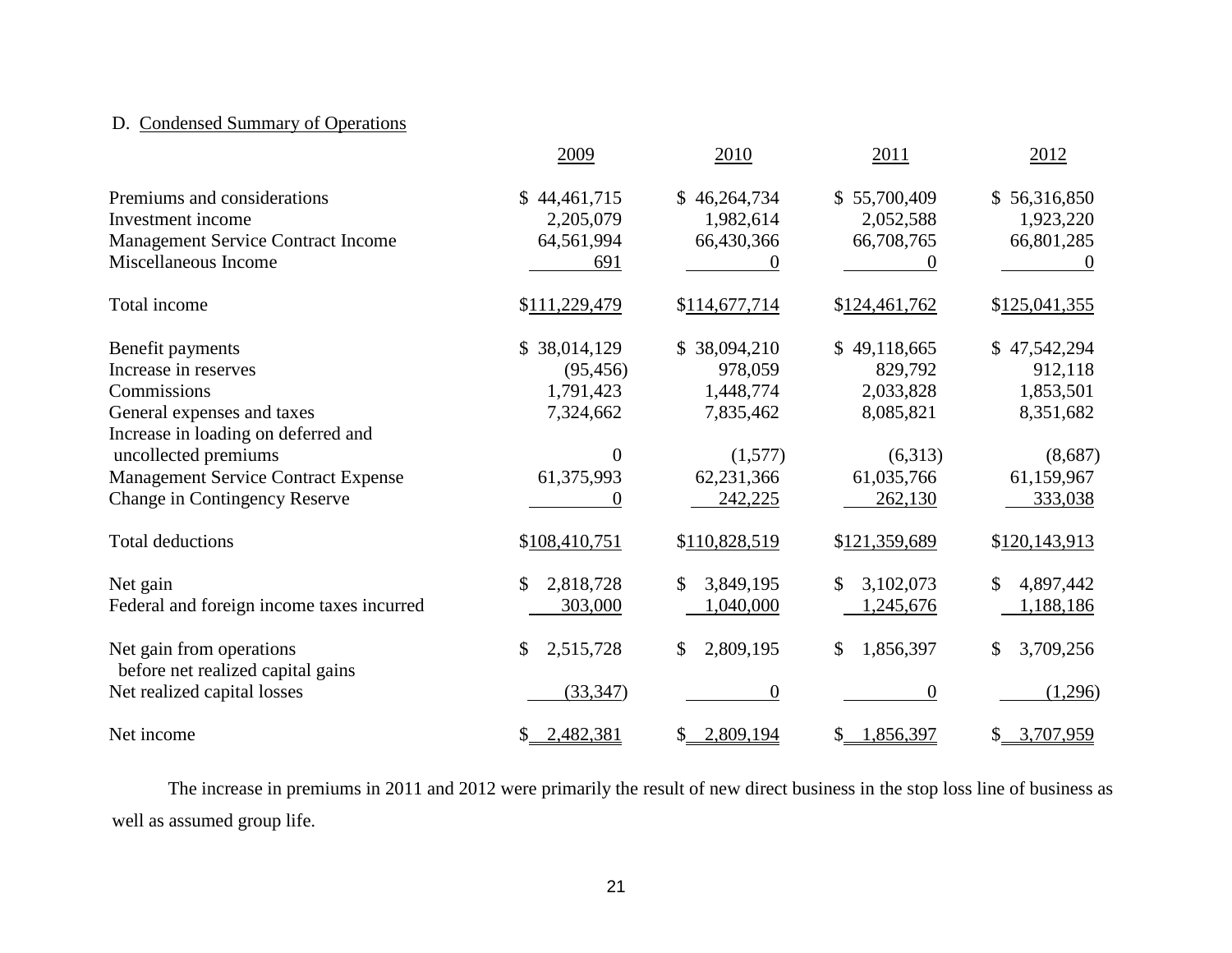#### E. Capital and Surplus Account

|                                                    | 2009           | 2010             | 2011         | 2012         |
|----------------------------------------------------|----------------|------------------|--------------|--------------|
| Capital and surplus,<br>December 31, prior year    | \$30,861,414   | \$33,536,228     | \$36,290,190 | \$38,279,747 |
| Net income                                         | \$2,482,381    | \$2,809,194      | \$1,856,397  | \$3,707,959  |
| Change in net unrealized capital<br>gains (losses) | $\overline{0}$ | $\boldsymbol{0}$ | (14,261)     | 14,262       |
| Change in net deferred income tax                  | 2,042,280      | (19,009)         | 30,318       | 176,412      |
| Change in non-admitted assets<br>and related items | (5,718,928)    | 16,897           | 165,801      | 91,950       |
| Change in asset valuation reserve                  | (30, 919)      | (53, 120)        | (48, 698)    | (62, 457)    |
| Surplus adjustments:<br>Paid in                    | 3,900,000      | 0                | $\theta$     |              |
| Net change in capital and surplus for the year     | \$2,674,814    | \$2,753,962      | \$1,989,557  | \$3,928,127  |
| Capital and surplus,                               |                |                  |              |              |
| December 31, current year                          | \$33,536,228   | \$36,290,190     | \$38,279,747 | \$42,207,874 |

 The change in non-admitted assets in 2009 was primarily the result of the capitalized costs for EDP equipment related to the Oracle and Vitech implementations. In subsequent years, the fluctuations were due to normal business changes.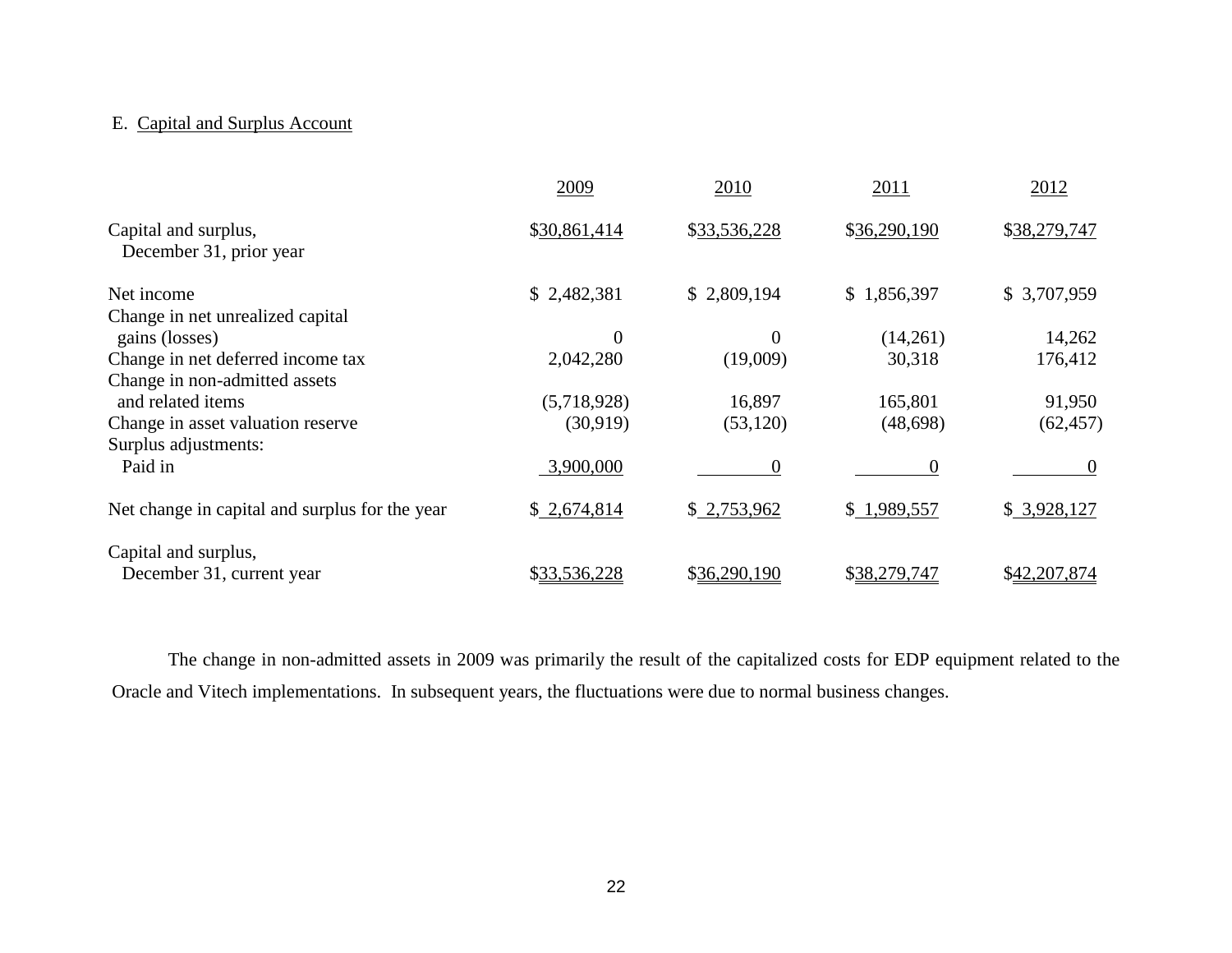#### 7. MARKET CONDUCT ACTIVITIES

<span id="page-25-0"></span> affecting policyholders, claimants, and beneficiaries to determine compliance with applicable The examiner reviewed various elements of the Company's market conduct activities statutes and regulations and the operating rules of the Company.

#### A. Advertising and Sales Activities

 The examiner reviewed a sample of the Company's advertising files and the sales activities of the agency force including trade practices, solicitation and the replacement of insurance policies.

Based upon the sample reviewed, no significant findings were noted.

#### B. Underwriting and Policy Forms

The examiner reviewed a sample of new underwriting files, both issued and declined, and the applicable policy forms.

Based upon the sample reviewed, no significant findings were noted.

#### C. Treatment of Policyholders

 lapses. The examiner also reviewed the various controls involved, checked the accuracy of the The examiner reviewed a sample of various types of claims, surrenders, changes and computations and traced the accounting data to the books of account.

#### 1. Section 3211(g) of the New York Insurance Law states, in part:

 contain a cash surrender value, the insurer must provide an annual notification that the policy contains a cash surrender value and that further information, including the amount thereof, is available from the insurer upon written request from the policyowner . . .The notification pertaining to the cash surrender value shall be set out in a conspicuous manner and shall include the address to which the policyowner may make a written inquiry. Any notice or statement which informs a policyowner of the policy's cash surrender value at least annually shall be deemed to comply with the requirements of this subsection.""In the case of life insurance policies to which this section is applicable and which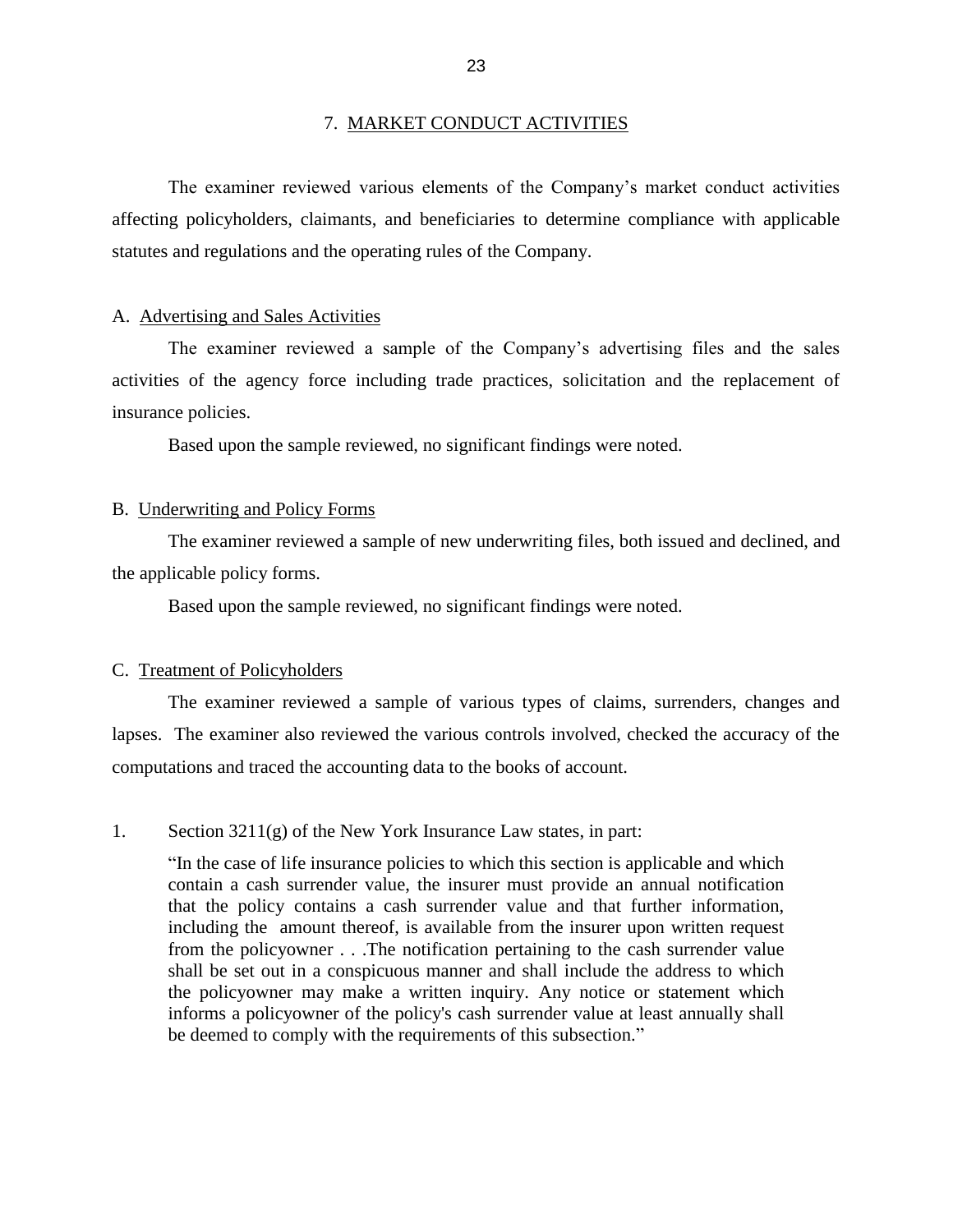<span id="page-26-0"></span> The Company failed to provide an annual notification to their individual whole life policyholders whose whole life policies contained a cash surrender value.

 The Company violated Section 3211(g) of the New York Insurance Law by failing to provide an annual notification to policyholders whose policies contained a cash surrender value.

Section 3230 of the New York Insurance Law states, in part:

 2. Section 3230 of the New York Insurance Law states, in part: "(c) Insurers are prohibited from paying accelerated death benefits or special surrender values to the policy owner or certificate holder for a period of fourteen days from the date on which the information specified in subdivision (d) of this section is transmitted in writing to the policy owner or certificate holder. The policy owner or certificate holder shall have the right to rescind the request for such payments at any time during the process of application for said benefits.

 (d) Within five days of receipt of an application to accelerate benefits an insurer must provide the policy owner with the following:

(1) an illustration demonstrating the effect of the accelerated benefit on the policy's cash value and policy loans;

 (2) a numerical computation of the amount of the death benefit which would be payable upon death;

 (3) a numerical computation of the amount of the death benefit that would be payable upon acceleration; and

 (4) a notice that other means may be available to achieve the intended goal, including a policy loan . . ."

The examiner reviewed the five accelerated benefit claims paid during the examination period.

 the required waiting period of fourteen days before making payment. The Company took an In three of the five (60%) accelerated death claims reviewed, the Company did not meet average of 4 days to pay the three claims.

 The Company violated Section 3230(c) of the New York Insurance Law by failing to writing to policy owners or certificate holders, before paying accelerated death benefits to policy wait the required 14 days, from the date on which required information was transmitted in owners or certificate holders.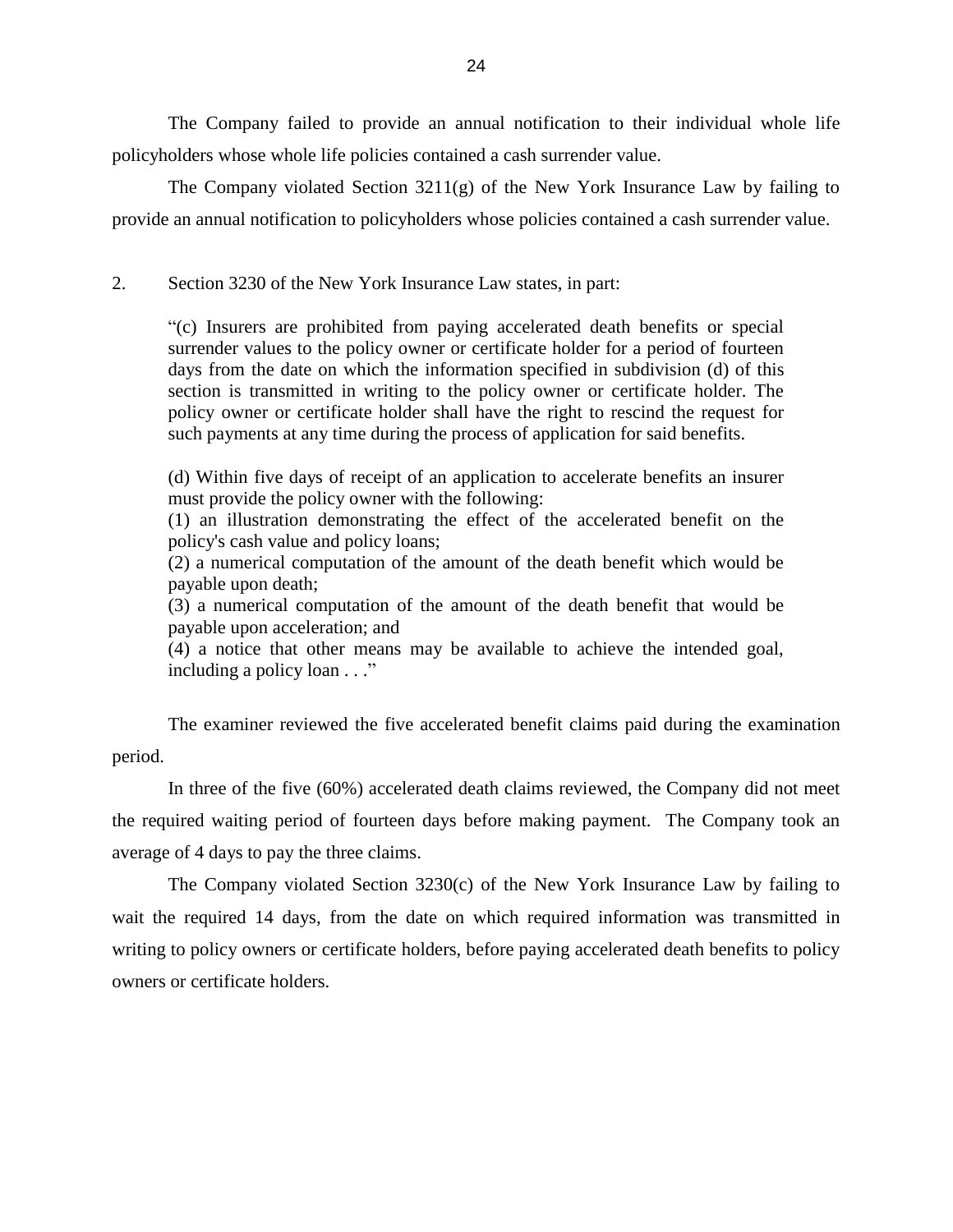In four of the five (80%) claims reviewed, the Company failed to provide the policy owner, within five days of receipt of the application to accelerate benefits, with the following items required by Section 3230(d) of the New York Insurance Law:

- An illustration demonstrating the effect of the accelerated benefit on the policy's cash value and policy loans;
- A numerical computation of the amount of the death benefit which would be payable upon death;
- A numerical computation of the amount of the death benefit that would be payable upon acceleration; and
- A notice that other means may be available to achieve the intended goal, including a policy loan

The Company took an average of 44 days to provide the four policy owners with the required disclosure information.

 The Company violated Section 3230(d) of the New York Insurance Law when it failed to provide policy owners with the required disclosure information within five days of receipt of an application to accelerate benefits.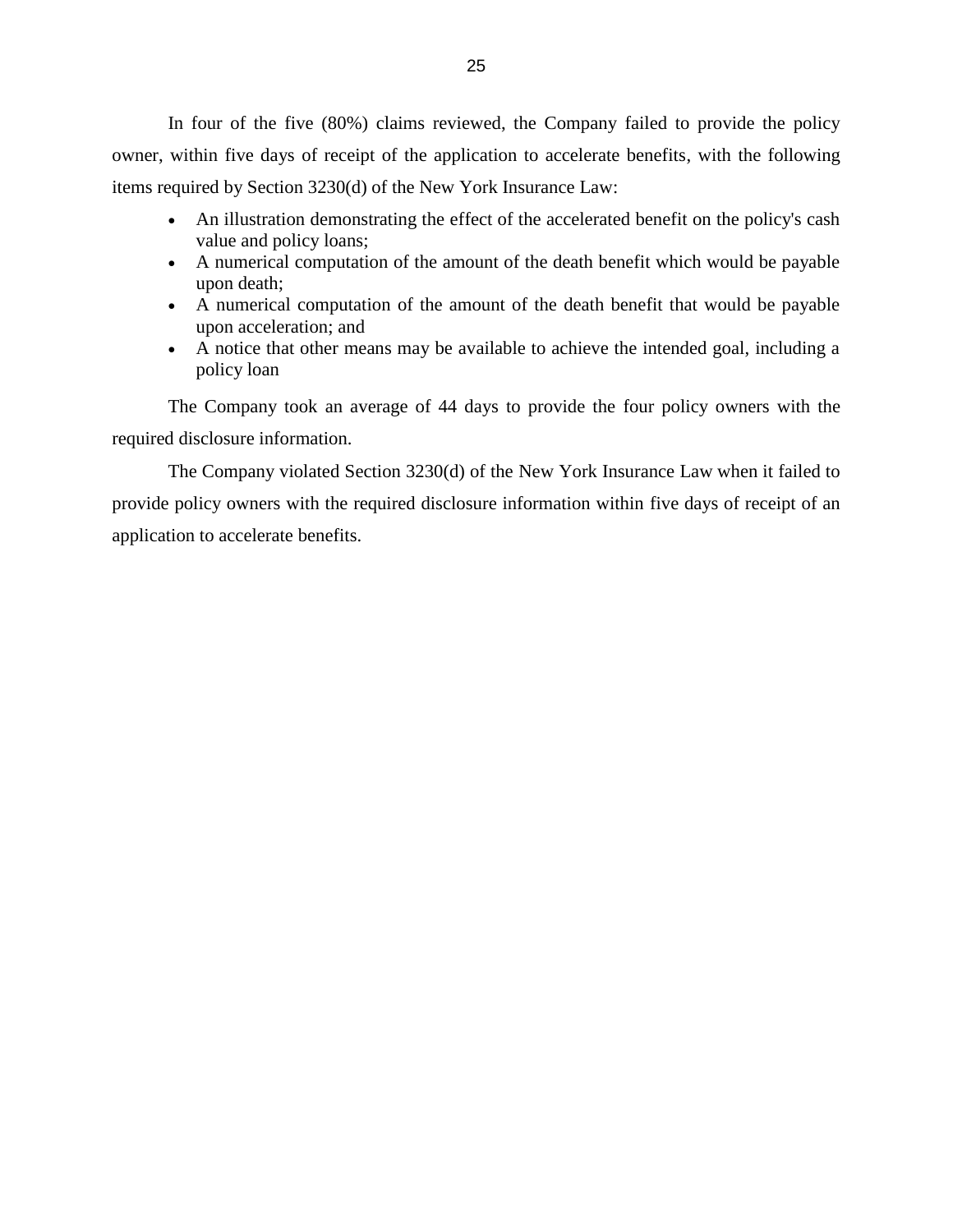#### 8. RECORD RETENTION PLAN

<span id="page-28-0"></span>Department Regulation No. 152 states, in part:

Section 243.3 Standards, for maintenance and reproduction of records

 "(a)(1) Records and indices of records required to be maintained under this Part may be maintained in any durable medium . . .

 include a description of the types of records being retained, the method of the accuracy of any records that are provided in accordance with its record retention plan . . . ." (c) An insurer shall establish and maintain a records retention plan. The plan shall retention, and the safeguards established to prevent alteration of the records. Such plan shall be provided to the superintendent upon request. The insurer shall certify

 include a description of the method of retention (i.e. media - microfiche, imaging software, hard copy, etc.) and the safeguards established to prevent alteration of the records relating to claims, The Company's written record retention plan was not comprehensive. The plan failed to rating, underwriting, marketing, complaints and producer licensing.

 retention and the safeguards established to prevent alteration of such records related to claims, rating, underwriting, marketing, complaint and producer licensing. The Company violated Section 243.3(c) of Department Regulation No. 152 by failing to establish and maintain a records retention plan that includes a description of the method of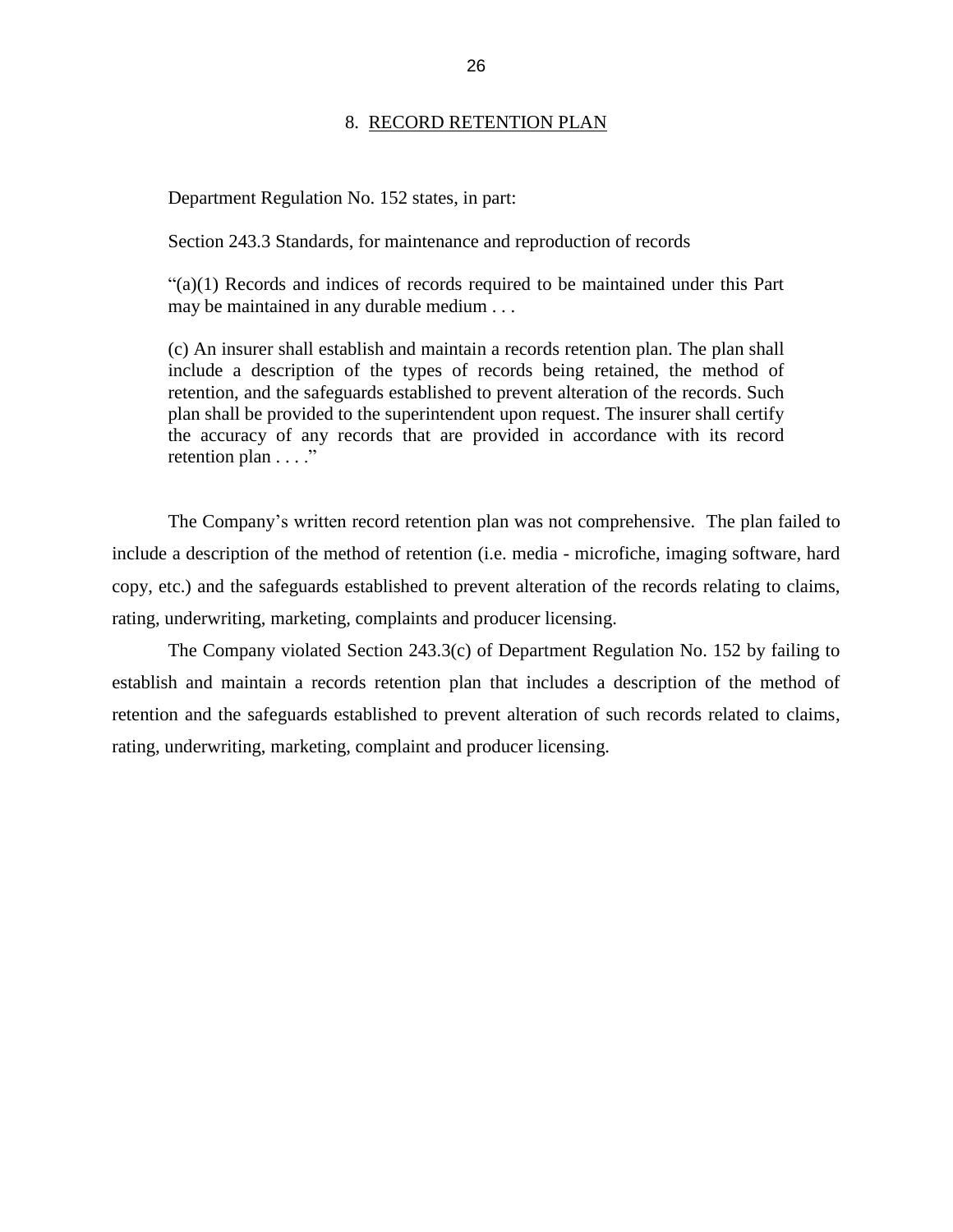<span id="page-29-0"></span> Following are the violations and recommendations contained in the prior report on examination and the subsequent actions taken by the Company in response to each citation:

#### Item Description

 A The examiner recommended that the Company develop and maintain an allocation procedure that is in compliance with Section 1505(b) of the New York Insurance Law and which adheres to the terms of the services and cost sharing agreement approved by the Department.

> The Company currently maintains an allocation procedure that is in compliance with Section 1505(b) of the New York Insurance Law and adheres to the terms of the services and cost sharing agreement approved by the Department.

 B The examiner recommended that the Company exercise greater care in the preparation of its filed annual statements and properly complete all applicable annual statement exhibits in the future.

> The Company completed all exhibits in its filed annual statement during the examination period.

 C The Company violated Section 3201(b)(1) of the New York Insurance Law by utilizing policy forms which differed from those filed with and approved by the Superintendent.

> All policy forms utilized during the examination period were filed with and approved by the Department.

D The examiner recommended that the Company: determine the number of group contracts and certificates that were issued using the unapproved contract form, certificate, policy living benefit rider and certificate living benefit rider; amend all such policy forms to comply with the language approved by the Department; notify all groups and certificateholders, who were issued policies, certificates and riders from January 1, 2005, through June 8, 2009, which contained improper additions, deletions or changes from language approved by the Department for these policy forms, advise them of the amended language and give them the opportunity to file or refile claims and/or reinstate their policy/certificate; re-examine all claims received on the unapproved contracts; determine liability as a result of the claims; re-examine all terminations of certifcateholders from January 1, 2005 through June 8, 2009 on group contracts using unapproved policy forms and reinstate any certificateholders who were improperly terminated; and report its findings to the Department.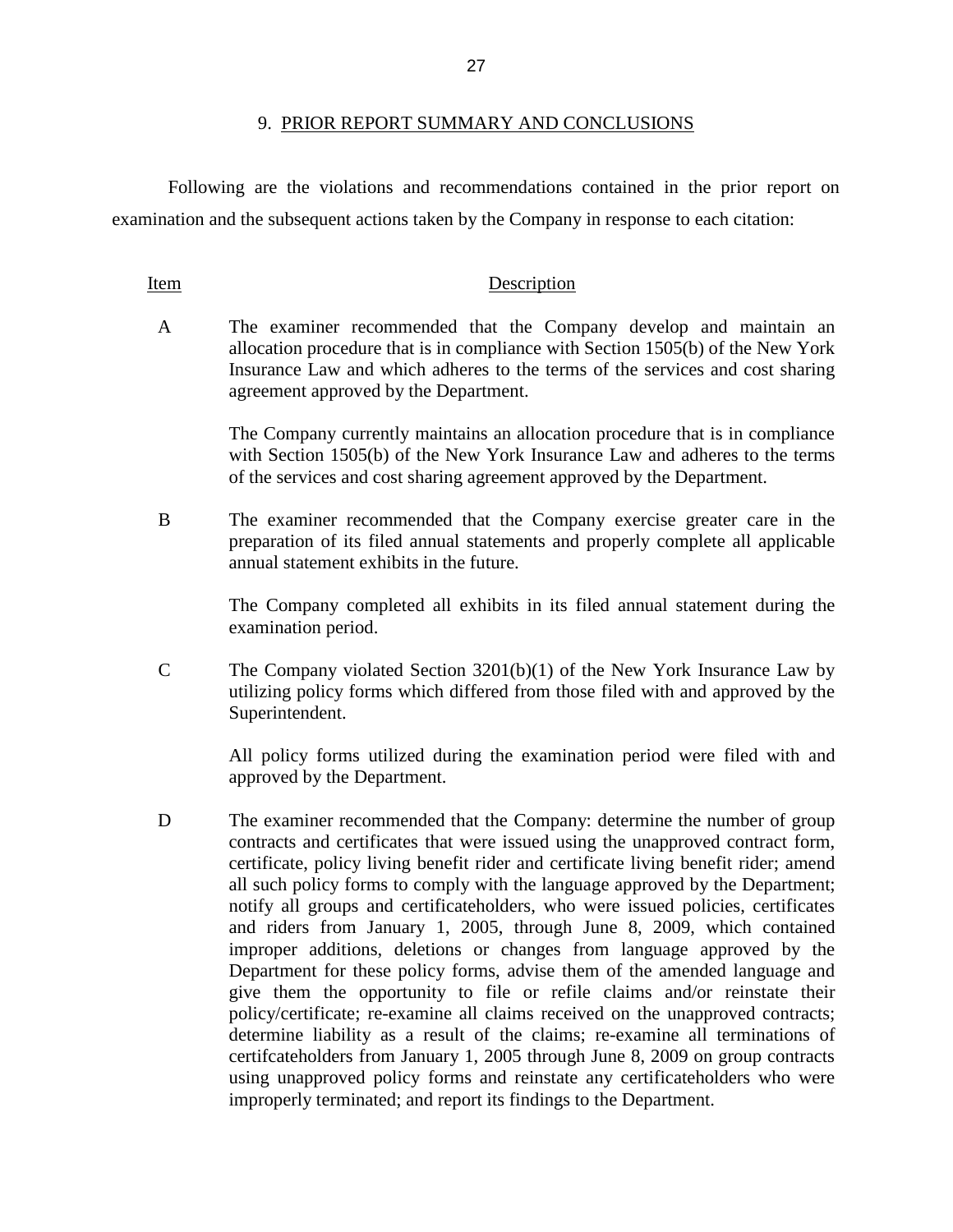#### Item Description

28

 The Company amended all such policy forms to comply with the language approved by the Department; and notified all groups and certificateholders who were issued policies, certificates and riders. The Company also determined that claims on three of these policies were improperly denied and subsequently paid the claims.

 E The Company violated Section 403(d) of the New York Insurance Law by utilizing individual life and group death claim forms that did not include the required fraud warning statement.

> The individual life and group death claim forms utilized by the Company during the examination period included the required fraud warning statement.

F The Company violated Section 216.5(a) of Department Regulation No. 64 when it failed to provide the claimants or claimant's authorized representative, with a notification of all items, statements and forms, which the insurer reasonably believes will be required of the claimant, within 15 days of receipt of notice of the claim.

> claimant's authorized representative, with a notification of all items, statements and forms, which the insurer reasonably believed will be required of the The examiner's review revealed that the Company provided the claimants or claimant, within 15 days of receipt of notice of the claim.

 writing of the acceptance or rejection of the claim within 15 business days after receipt by the insurer of a properly executed proof of loss. G The Company violated Section 216.6(c) of Department Regulation No. 64 when it failed to notify the claimant, or the claimant's authorized representative, in

> The examiner's review revealed that the Company notified the claimant, or the claimant's authorized representative, in writing of the acceptance or rejection of the claim within 15 business days after receipt by the insurer of a properly executed proof of loss.

 H The Company violated Section 216.11 of Department Regulation No. 64 by notes and work papers relating to the claim, and failing to date all communications, which prevented the examiner from reconstructing all events failing to maintain within each claim file all communications, transactions, relating to the claims.

> claim file all communications, transactions, notes and work papers relating to the claim, dated all communications, which allowed the examiner to reconstruct The examiner's review revealed that the Company maintained within each all events relating to the claims.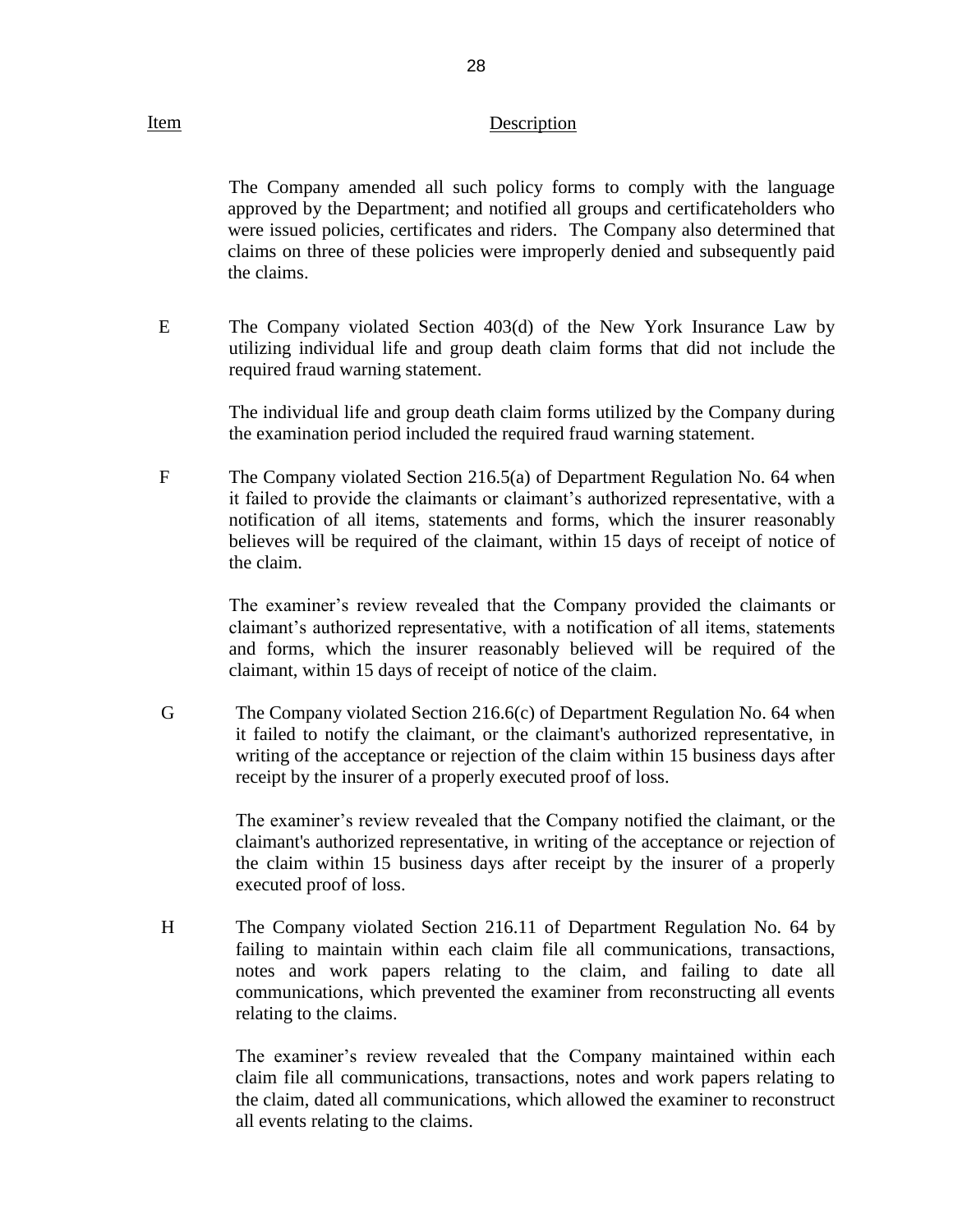### 10. SUMMARY AND CONCLUSIONS

### <span id="page-31-0"></span>Following are the violations, recommendations and comments contained in this report:

| Item         | Description                                                                                                                                                                                                                                                                                                                                                                                                      | Page $No(s)$ . |
|--------------|------------------------------------------------------------------------------------------------------------------------------------------------------------------------------------------------------------------------------------------------------------------------------------------------------------------------------------------------------------------------------------------------------------------|----------------|
| $\mathbf{A}$ | The Company violated Section 1202(b) of the New York Insurance Law<br>by failing to establish one or more independent committees to<br>recommend the selection of independent certified public accountants or<br>evaluate the performance of officers deemed by the committee to be<br>principal officers of the company and recommend to the board of<br>directors the compensation of such principal officers. | 11             |
| B            | The examiner recommends that Company document the functions of the<br>ERM Committee and maintain minutes of the meetings.                                                                                                                                                                                                                                                                                        | 12             |
| $\mathsf{C}$ | The examiner recommends that the Company update its ERM policy to<br>reflect the current industry standards as stated by the Company.                                                                                                                                                                                                                                                                            | 12             |
| D            | The examiner recommends that the Company evaluate its ERM Policy<br>to ensure that it adheres to the functional objectives contained in<br>Department Circular Letter No. 14 (2011).                                                                                                                                                                                                                             | 12             |
| E            | The Company violated Section 3211(g) of the New York Insurance Law<br>by failing to provide an annual notification to policyholders whose<br>policies contained a cash surrender value.                                                                                                                                                                                                                          | 24             |
| $\mathbf{F}$ | The Company violated Section 3230(c) of the New York Insurance Law<br>by failing to wait the required 14 days, from the date on which required<br>information was transmitted in writing to policy owners or certificate<br>holders, before paying accelerated death benefits to policy owners or<br>certificate holders.                                                                                        | 24             |
| G            | The Company violated Section 3230(d) of the New York Insurance Law<br>when it failed to provide policy owners with the required disclosure<br>information within 5 days of receipt of an application to accelerate<br>benefits.                                                                                                                                                                                  | 25             |
| H            | The Company violated Section 243.3(c) of Department Regulation<br>No. 152 by failing to establish and maintain a records retention plan that<br>includes a description of the method of retention and the safeguards<br>established to prevent alteration of such records related to claims, rating,<br>underwriting, marketing, complaint and producer licensing.                                               | 26             |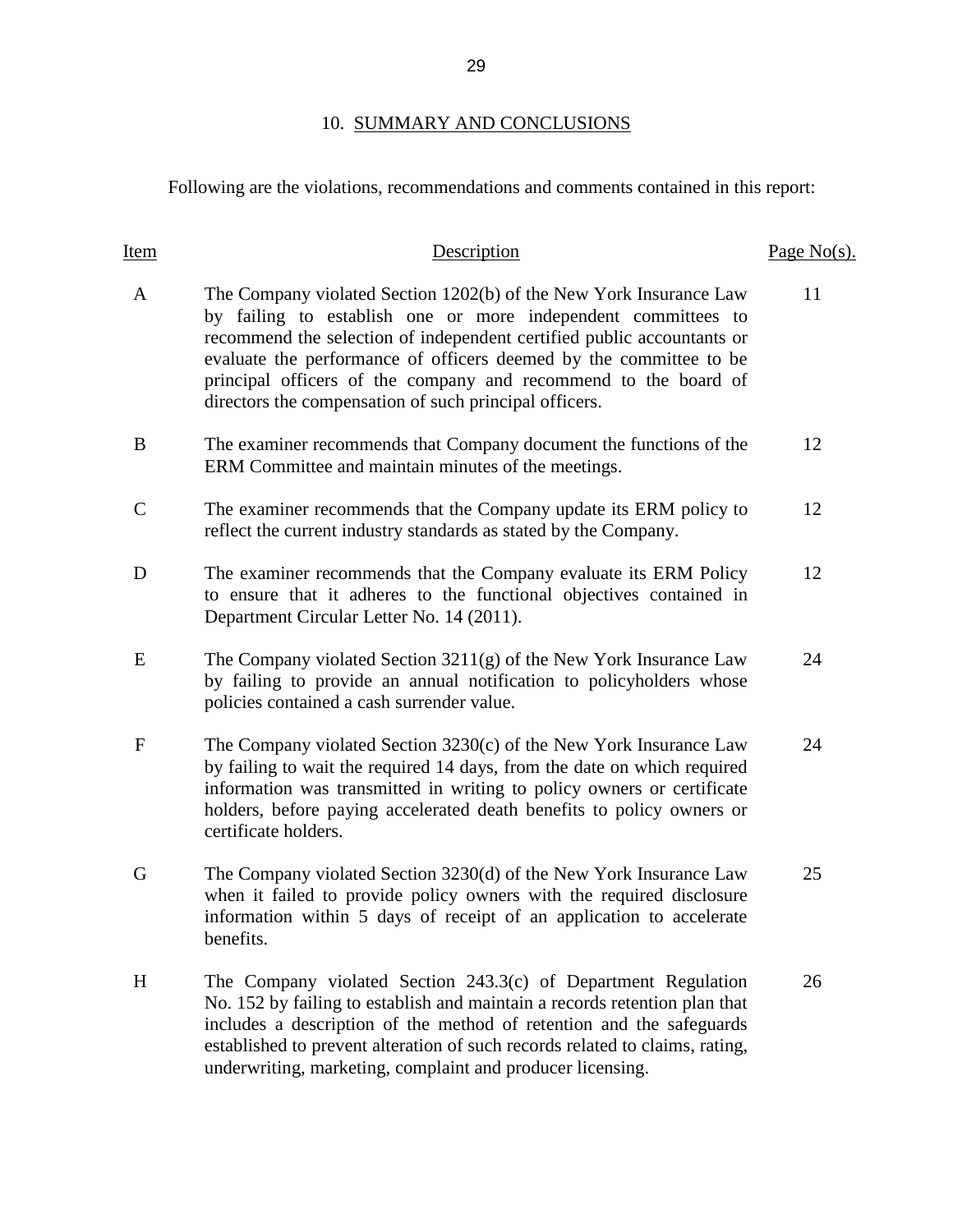Respectfully submitted,

 $\sqrt{s/}$ 

Edmund Tagoe Senior Insurance Examiner

COUNTY OF NEW YORK ) STATE OF NEW YORK )  $)$ SS:

COUNTY OF NEW YORK )<br>Edmund Tagoe being duly sworn, deposes and says that the foregoing report, subscribed by him, is true to the best of his knowledge and belief.

 $\sqrt{s/2}$ 

Edmund Tagoe

Subscribed and sworn to before me

this day of